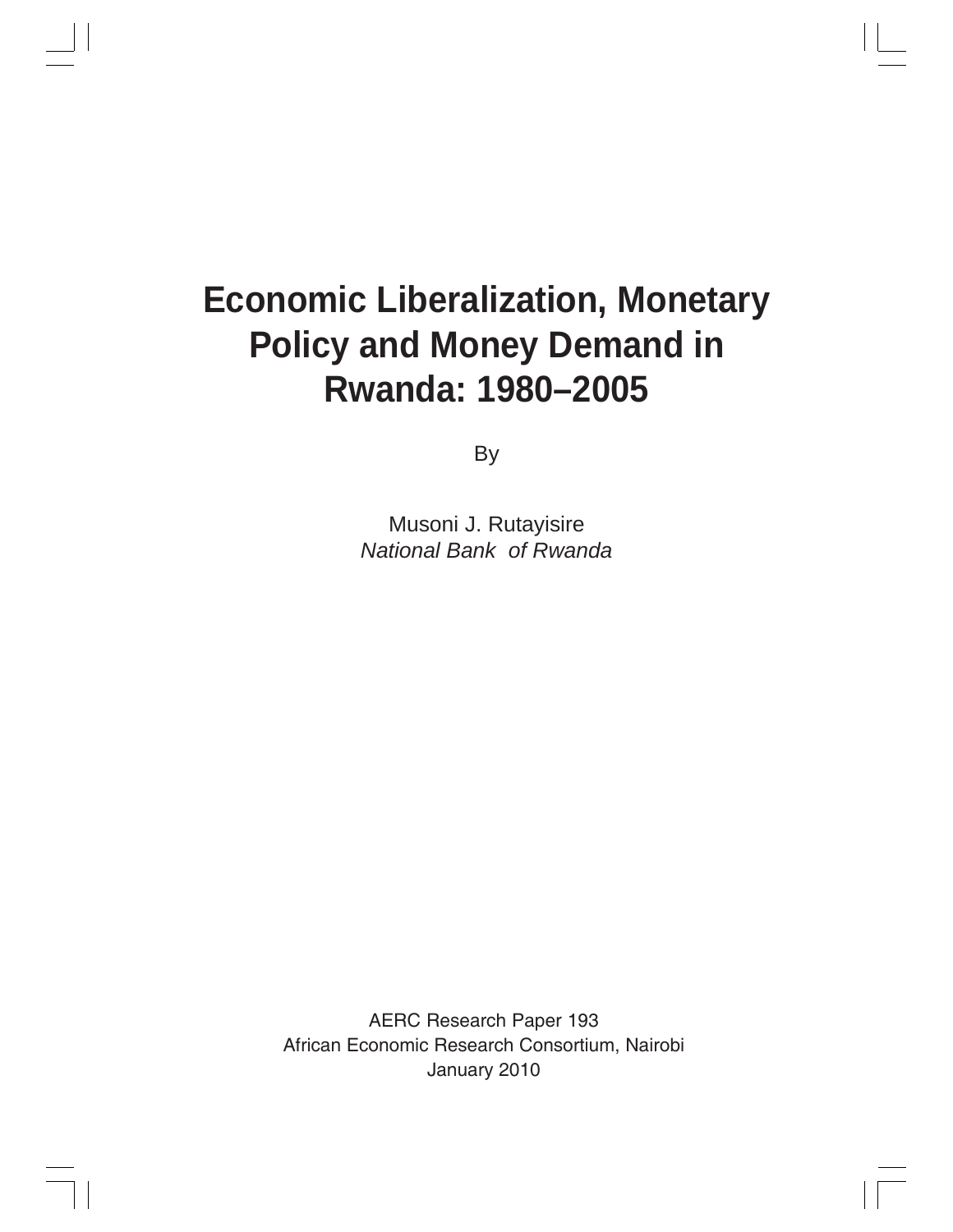**THIS RESEARCH STUDY** was supported by a grant from the African Economic Research Consortium. The findings, opinions and recommendations are those of the author, however, and do not necessarily reflect the views of the Consortium, its individual members or the AERC Secretariat.

Published by: The African Economic Research Consortium P.O. Box 62882 - City Square Nairobi 00200, Kenya

Printed by: Modern Lithographic (K) Ltd P.O. Box 52810 - City Square Nairobi 00200, Kenya

ISBN 9966-778-50-0

© 2010, African Economic Research Consortium.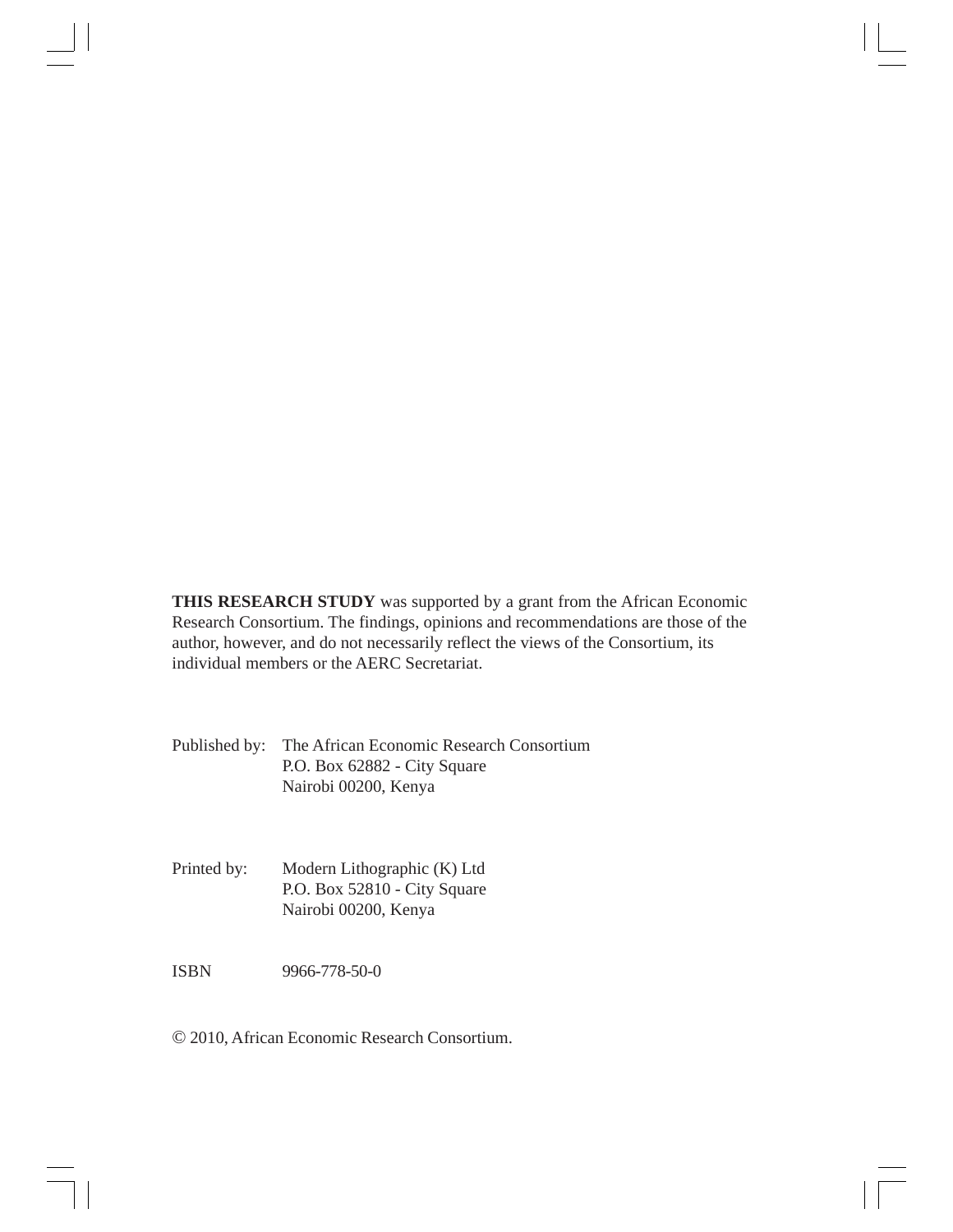## **Contents**

 $\vert \vert$ 

List of tables List of figures Abstract Acknowledgements

| 1.           | Introduction                                             |    |
|--------------|----------------------------------------------------------|----|
| 2.           | Institutional environment and macroeconomic developments | 3  |
| 3.           | Theoretical framework of the study                       | 7  |
| 4.           | The methodological approach                              | 10 |
| 5.           | Estimation and interpretation of the results             | 15 |
| 6.           | Conclusion                                               | 24 |
| <b>Notes</b> |                                                          | 26 |
|              | References                                               | 27 |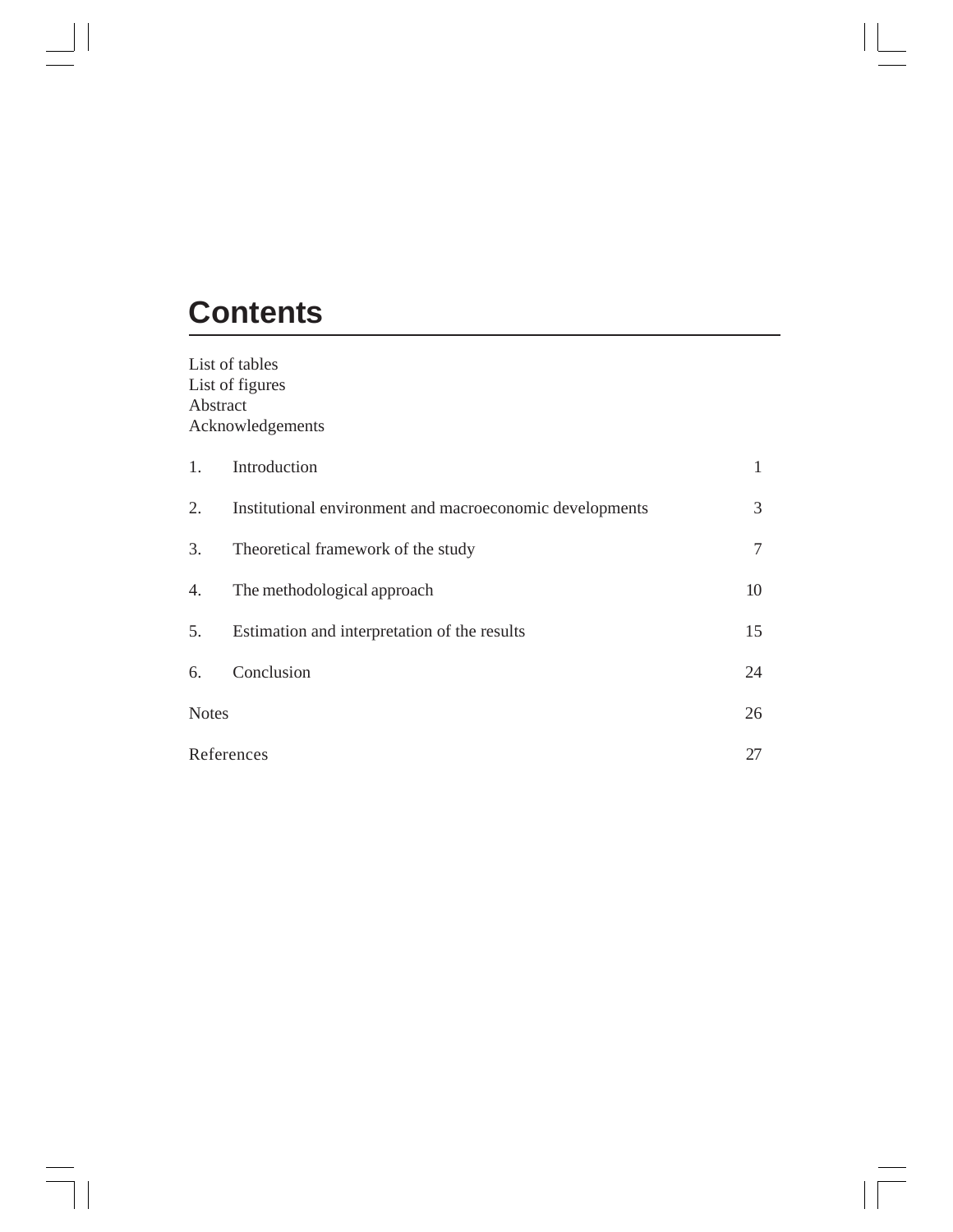## **List of tables**

| 1. Unit root tests                                |    |
|---------------------------------------------------|----|
| 2. Cointegration analysis: The Johansen procedure | 16 |
| 3. The short-run parsimonious model               |    |

# **List of figures**

| 1. Fluctuations in inflation and the exchange rate      |  |
|---------------------------------------------------------|--|
| 2. The model's variables: LM2R, Lyr, REF, Lib and DEPAN |  |
| 3. Stability of the short-run model: Chow tests         |  |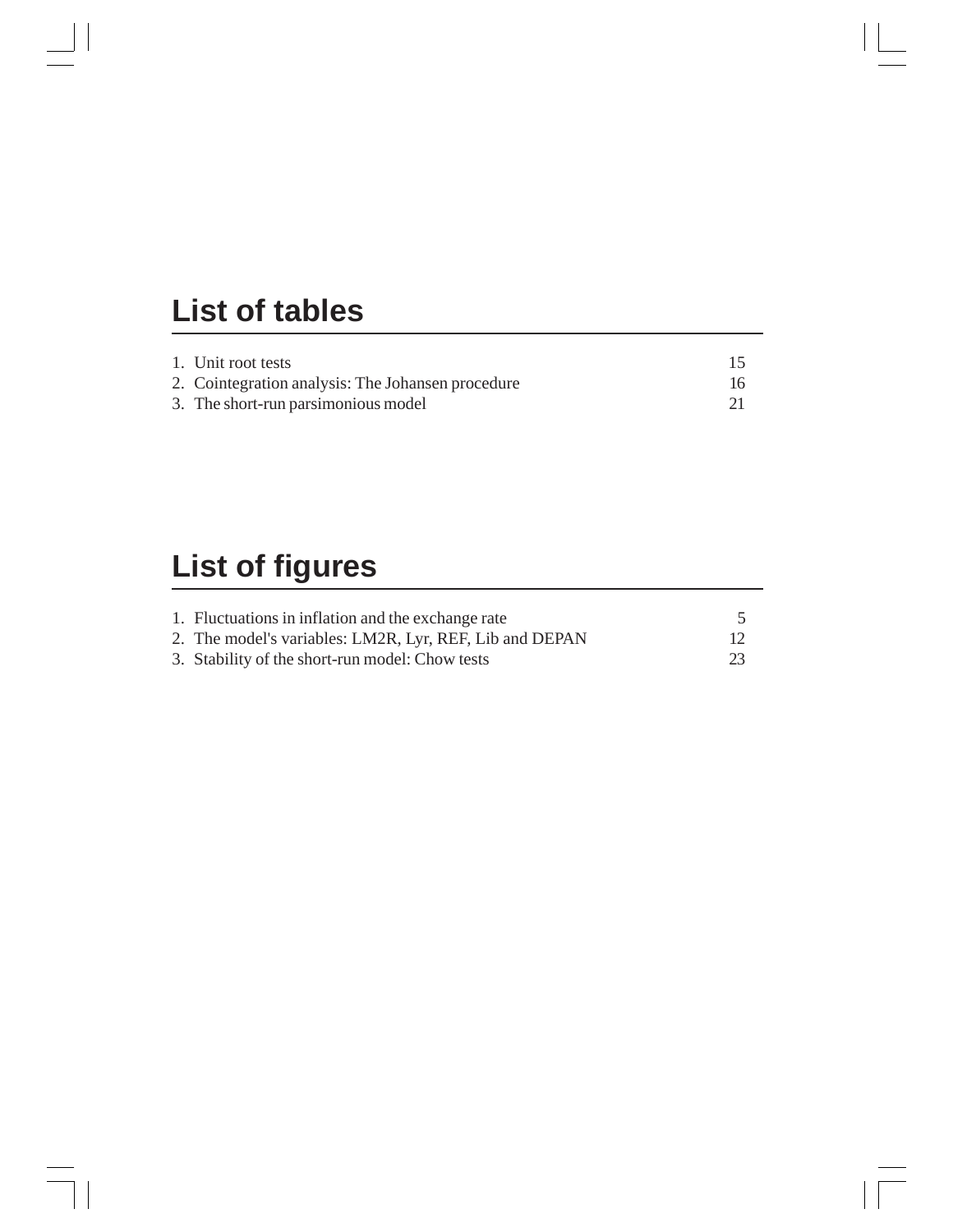### **Abstract**

The objective of this study was to estimate a long and short run money demand function in the Rwandan economy. Using the Johansen approach, this paper established that there was a stable long-run equilibrium relationship between the demand for real money balances, real income, the rate of return on foreign financial assets (Libor-London interbank offered rate) and the expected depreciation of the Rwandan franc (RWF). The short-run dynamic model confirmed the stability of this relationship. These results suggest that the monetary aggregate used in this study, M2, is the appropriate monetary target in the Rwandan economy for monetary policy purposes and economic stabilization.

The significance of the return on foreign financial assets and of the expected depreciation of the domestic currency demonstrated the importance of the external determinants of money demand in Rwanda and confirmed the hypothesis of currency substitution in the Rwandan economy.

Attempts to include various interest rates in the money demand function revealed that these rates were not significant .This was not surprising because interest rates were controlled for most of the sample period. Moreover, the excess liquidity in the banking system in recent years made the interest rate ineffective as an instrument of monetary policy.

Finally, another significant finding of this research is the speed of adjustment of the demand for money, following deviation from its long-run equilibrium. As the short-run dynamic model showed, this adjustment period amounts to about three years, which is an indication of the persistence of monetary disequilibrium in the Rwandan economy.

*JEL classification: E41, E52. Key words: Economic liberalization, monetary policy, money demand*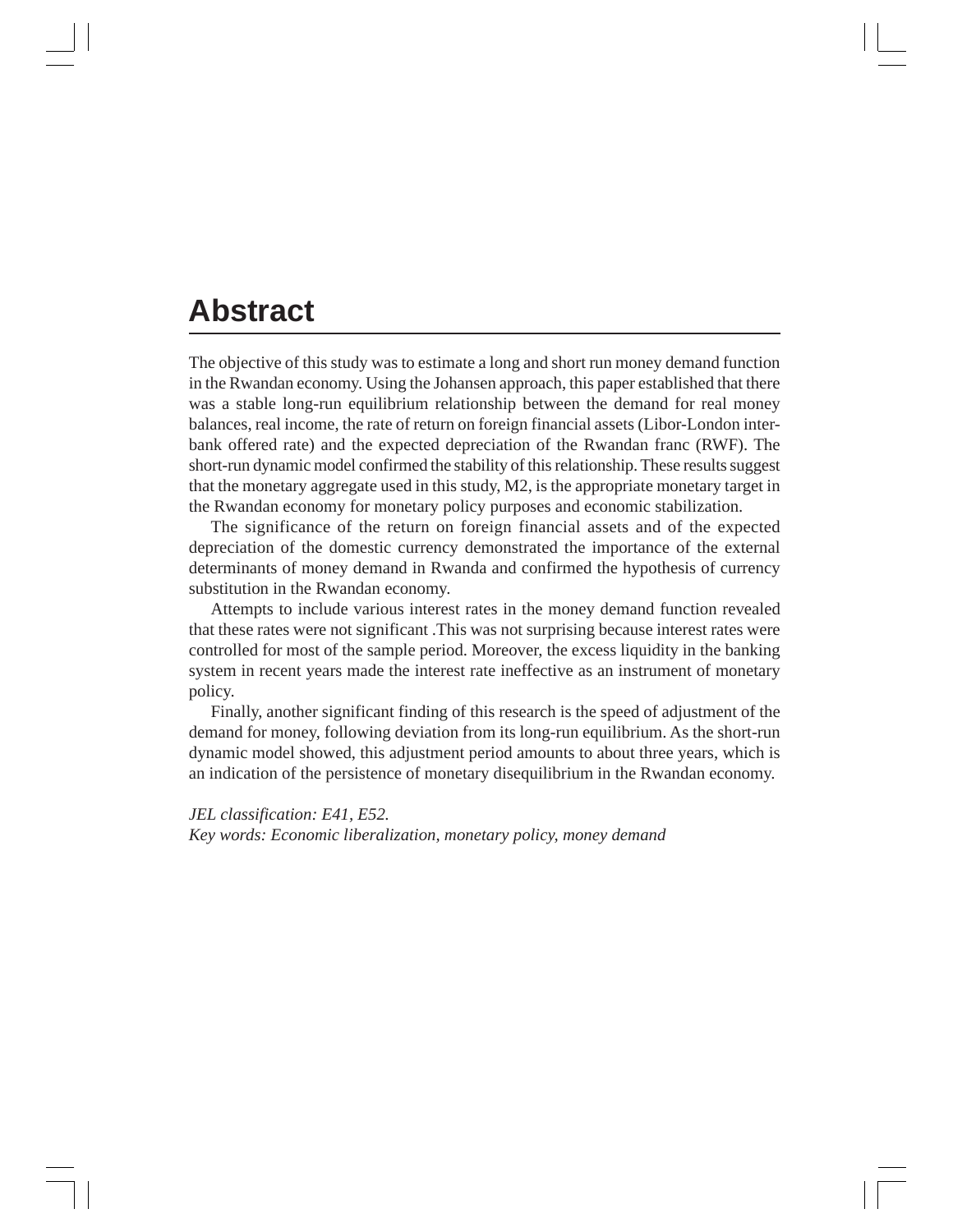## **Acknowledgements**

I would like to express my sincere gratitude to the African Economic Research Consortium (AERC) for the technical and financial support that enabled me to undertake and complete this research. I would also like to thank the resource persons and my colleague researchers for their valuable comments on previous versions of this paper during various biannual workshops organized by the AERC. I am also grateful to anonymous commentators. The views expressed in this study are entirely mine and do not necessarily represent those of the National Bank of Rwanda.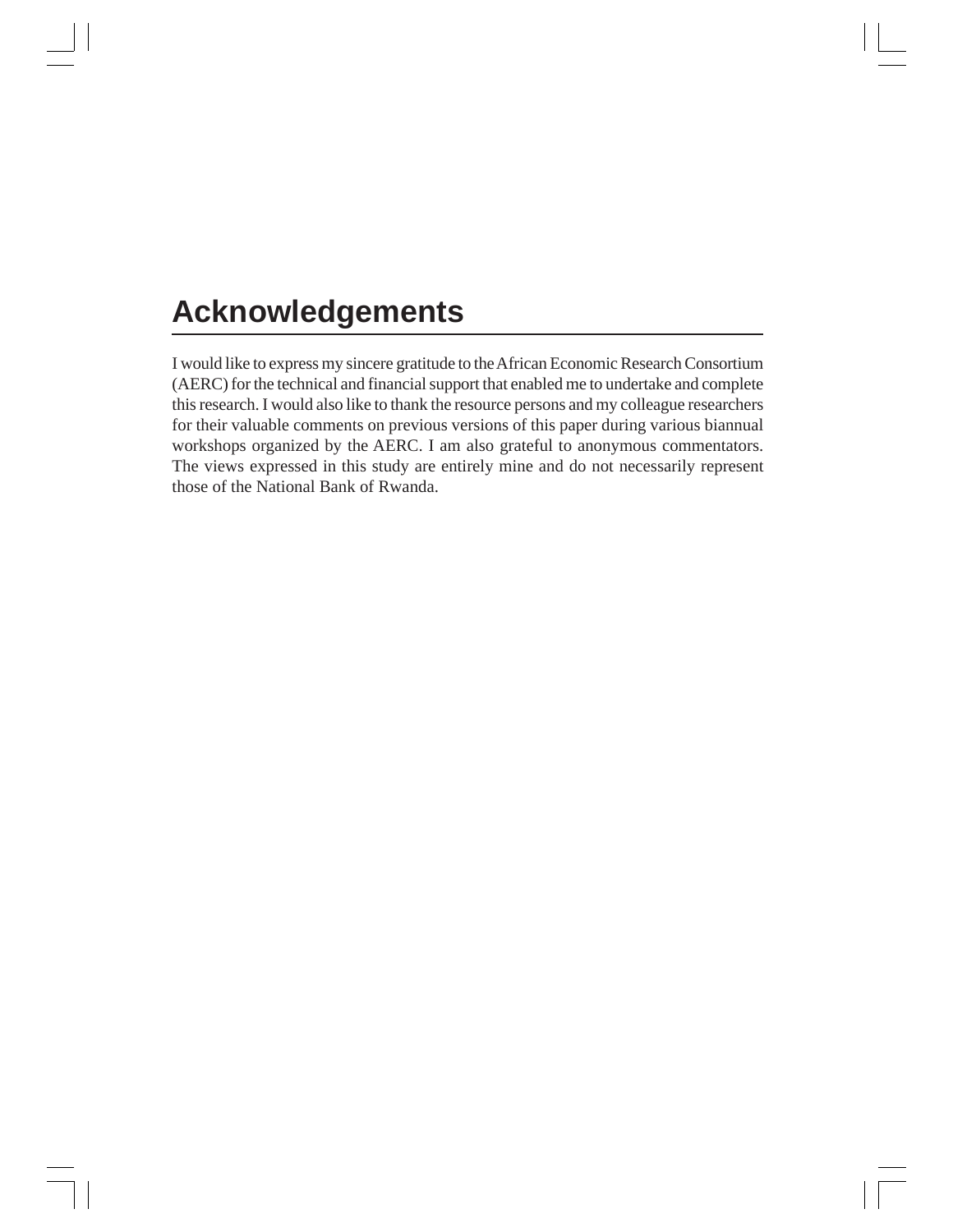### **1. Introduction**

Sood understanding of the determinants of the demand for real money balances<br>in the economy by investigating the behaviour of the money demand function<br>is crucial for the formulation and implementation of an effective mone in the economy by investigating the behaviour of the money demand function Moreover, the identification of a stable relationship between the demand for money and its determining variables provides empirical evidence that the monetary targeting is an appropriate framework for economic stabilization policy.

I have noticed that in the past – and even today – the monetary authorities responsible for designing and implementing the monetary policy in Rwanda have never referred to the findings of such a function. And yet the National Bank of Rwanda-NBR (i.e., the Central Bank) has always applied a monetary targeting regime in the sense that in order to achieve the ultimate objective of macroeconomic policy, that is, the stability of domestic currency and prices, income and balance of payments, the Bank has relied on the control of an intermediate monetary target, namely the broad money aggregate, M2.

During the period 1980–1989, the control of the money supply was ensured by a direct control of credit and interest rates, while from 1990 to 2005, a period marked by the implementation of economic stabilization programmes with the support of the Bretton Woods Institutions, the regulation of the quantity of money in the economy was progressively achieved by means of indirect control instruments such as , the required reserve ratio , the National Bank's re-financing rate and the open market operations.

In these programmes, the monetary policy is an essential element of the financial programming because monetary aggregates and credit play a key role in the determination of income, inflation and balance of payments .To be effective, however, the monetary policy implicitly assumes the existence of a stable relationship between money and macroeconomic variables through the money demand function.

The period covered by this study was marked by important economic reforms in Rwanda, among which was the liberalization of the financial sector carried out since the early 1990s. Since such reforms could be a potential source of money demand instability, one of the objectives of this research was to check whether these reforms had significantly affected the stability of the money demand function in Rwanda.

In this research, I used the cointegration econometric technique developed by Johansen (1988) and Johansen and Juselius (1990) to establish a stable long-run relationship between money demand and its determining variables; a vector error-correction model (Engle and Granger, 1987) was also estimated to analyse the short-run dynamics of money demand in Rwanda.

To the best of my knowledge, three studies using the same technical approach were recently carried out on money demand in Rwanda: Kigabo (2001), Nachega (2000) and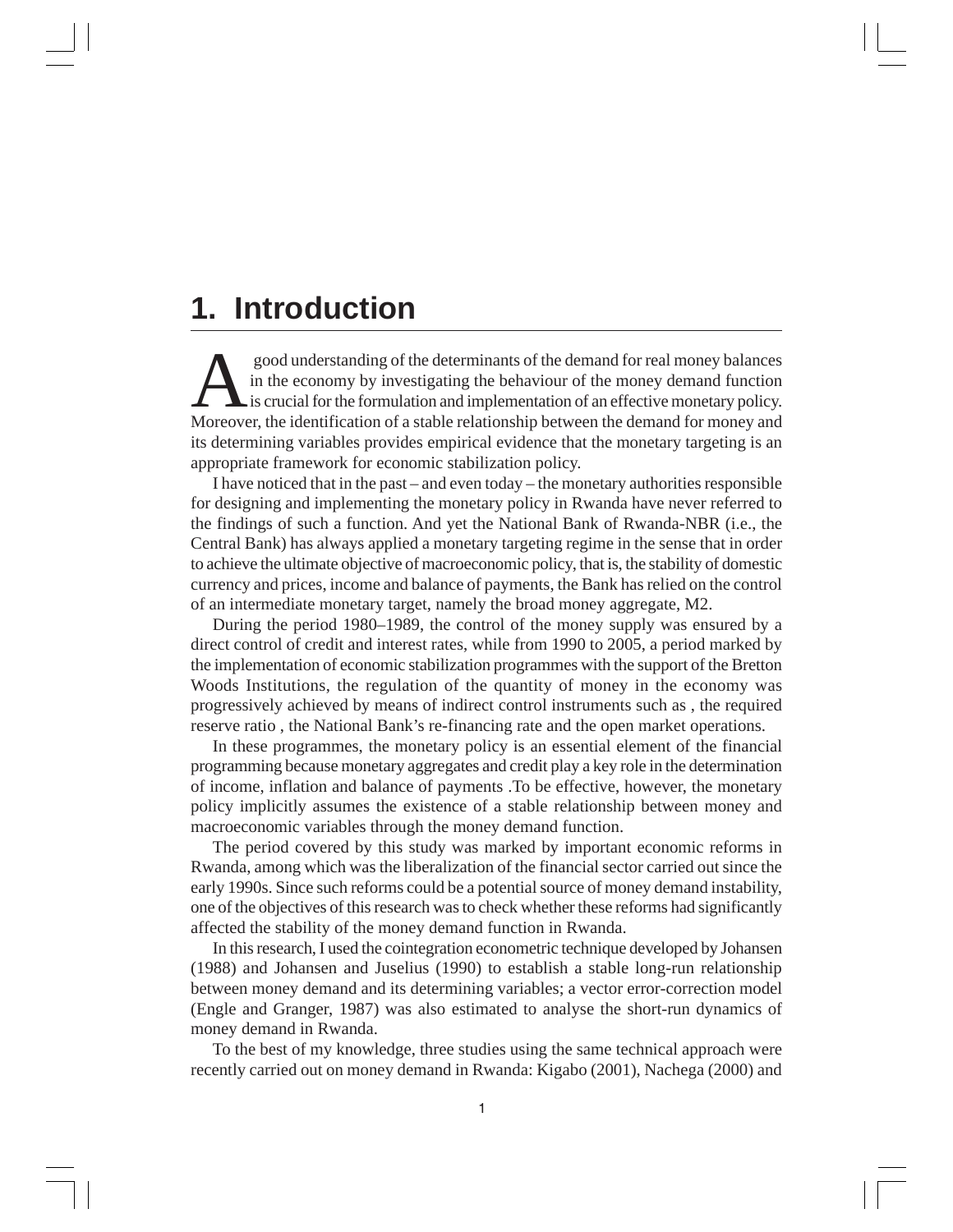Hauner and Di Bella (2005). Kigabo's study, which covered the period 1975–1998, used annual data of three variables – income (GDP), prices and the official exchange rate – to estimate the demand for nominal balances with the aggregates M1 and M2. The results showed that interest rate and exchange rate were not significant variables in determining money demand in Rwanda. The coefficient for the income elasticity was less than one, while the values for the adjustment coefficient in the short-run models were -0.24 and -0.17 for the monetary aggregates M1 and M2, respectively.

Nachega's study covered the period 1980–1998 and used quarterly data. The author established a cointegrating relationship between nominal money balances of the aggregate M2, income, the variation of the official exchange rate of the Rwandan franc - RWF (proxy for the expected currency depreciation) and the deposit interest rate. Income and deposit interest rate were found to have a positive impact on money demand, while the effect of currency depreciation was negative. Finally, the study showed that the income elasticity was not significantly different from one.

In the research by Hauner and Di Bella that covered the period 1980–2003, the authors were concerned about the usefulness of econometric modelling in low-income countries in which the availability and the quality of data are questionable, and where governments exert a large control on the economy. For the case of Rwanda, the authors first examined the behaviour of the monetary multiplier and then, using cointegration technique, established a long-run relationship between the monetary aggregate M1, income and the exchange rate; a short-run model was also estimated. The results showed that in the money demand function, income had a positive impact on the demand for real money balances, while the variations of the RWF exchange rate had a negative effect. This research showed in particular that in spite of political instability and economic reforms that occurred in Rwanda during the sample period, the results obtained were consistent with the economic theory and contained useful information for monetary policy decision makers.

The objective of the present research is to empirically estimate a long and short run demand for money function in Rwanda and test its stability over the period 1980–2005. In comparison with Kigabo's and Nachega's studies, this study covers a longer period and thus uses more information; moreover, it uses real money balances while the other studies used nominal values. As for Hauner and Di Bella's study, it was concerned with the monetary aggregate M1, while my research is concerned with the monetary aggregate M2, which is used by the National Bank of Rwanda as an intermediate target in the conduct of monetary policy. Finally, compared with all the other studies on money demand in Rwanda, this research is the first one to have incorporated into the function a new variable that turned out to be significant – the rate of return on foreign financial assets. Furthermore, the present study established and tested the stability of the short-run model.

This study is structured as follows: Section 2 describes the institutional framework and the macroeconomic developments that occurred over the period 1980–2005 and Section 3 explores the theoretical considerations of this research. The methodology used in the study is presented in Section 4, while Section 5 discusses the results of the empirical estimations. Section 6 summarises the major findings of the research and their policy implications.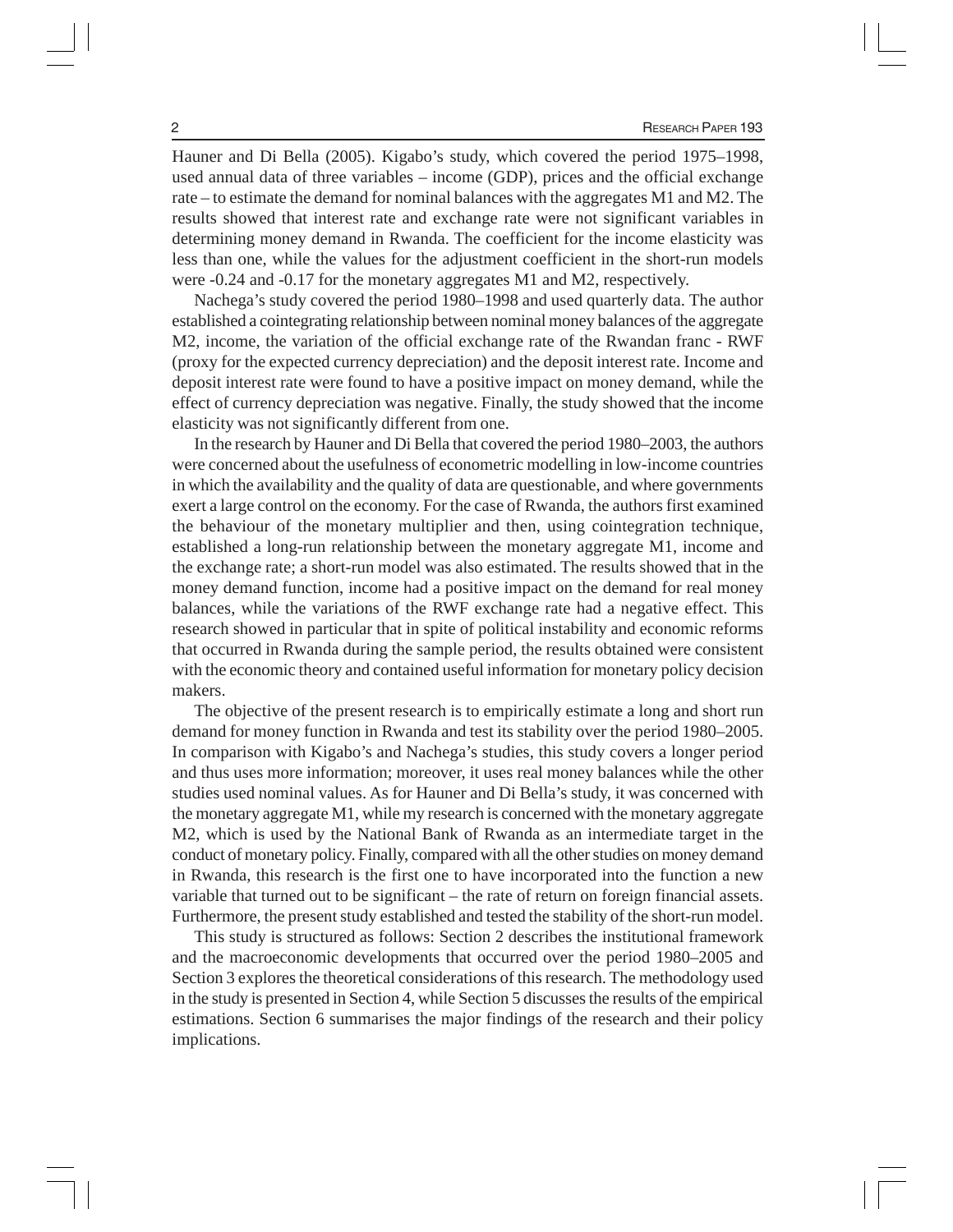## **2. Institutional environment and macroeconomic developments**

#### **Institutional environment**

Wanda's transition from a strongly managed economy (1980–1989) to a free<br>market determined economy (1990–2005) characterized the period chosen for<br>this study. Until the end of the 1980s, not only did the Rwandan government market determined economy (1990–2005) characterized the period chosen for manage an important economic portfolio, it also fixed the prices for goods and services and the monetary and financial market was strongly regulated. At the monetary and financial level, a complex mechanism of quantitative and qualitative control governed the distribution of credit. The NBR determined the total volume of credit, as well as how it would be shared out by bank and by sector, while other types of funding sources were subject to a prior agreement.

Interest rates were fixed by the NBR; they remained unchanged for quite a long time. From the country's independence in 1962 to the end of the 1980s, the level of interest rates was only reviewed three times: in 1967, 1979 and 1987. Afterwards they remained fixed for certain sectors while for others they were negotiable between each bank and its customers.

With regard to exchange rates, the system in force in the 1980s was also of a controlled economy type, characterized by the NBR's control over all foreign exchange operations. Any import operation was subject to a licence that allowed the importer to obtain foreign currency. Similarly, all exports were subject to a prior declaration by exporters that implied for the exporters the obligation to repatriate their foreign currency proceeds and surrender them to the NBR .The same controls were exerted on capital movements for which the NBR had to ensure that they did not violate the provisions of the foreign exchange regulations . The value of the RWF was fixed by the President of the Republic and a law promulgated in February 1981 instituted a fixed exchange rate regime.

The period 1990–2005 was first marked by a war that lasted four years (1990–1994), then by the genocide and the collapse of the Rwandan economy. But it was also a period characterized by important economic reforms that enabled the country to make a progressive transition from a regulated to a free market economy. Those reforms were carried out within a framework of successive economic stabilization programmes – the Structural Adjustment Programme -SAP (1990) and the ESAF-PRGF (1998) – that the country implemented with the support of the international community.

The Government of Rwanda opted to turn the Rwandan economy into a liberalized management. This economic liberalization was materialized through various measures. Price controls were abolished in 1991 and the privatization process of state-owned firms started in 1996; most of these firms had been sold by the end of 2005. In connection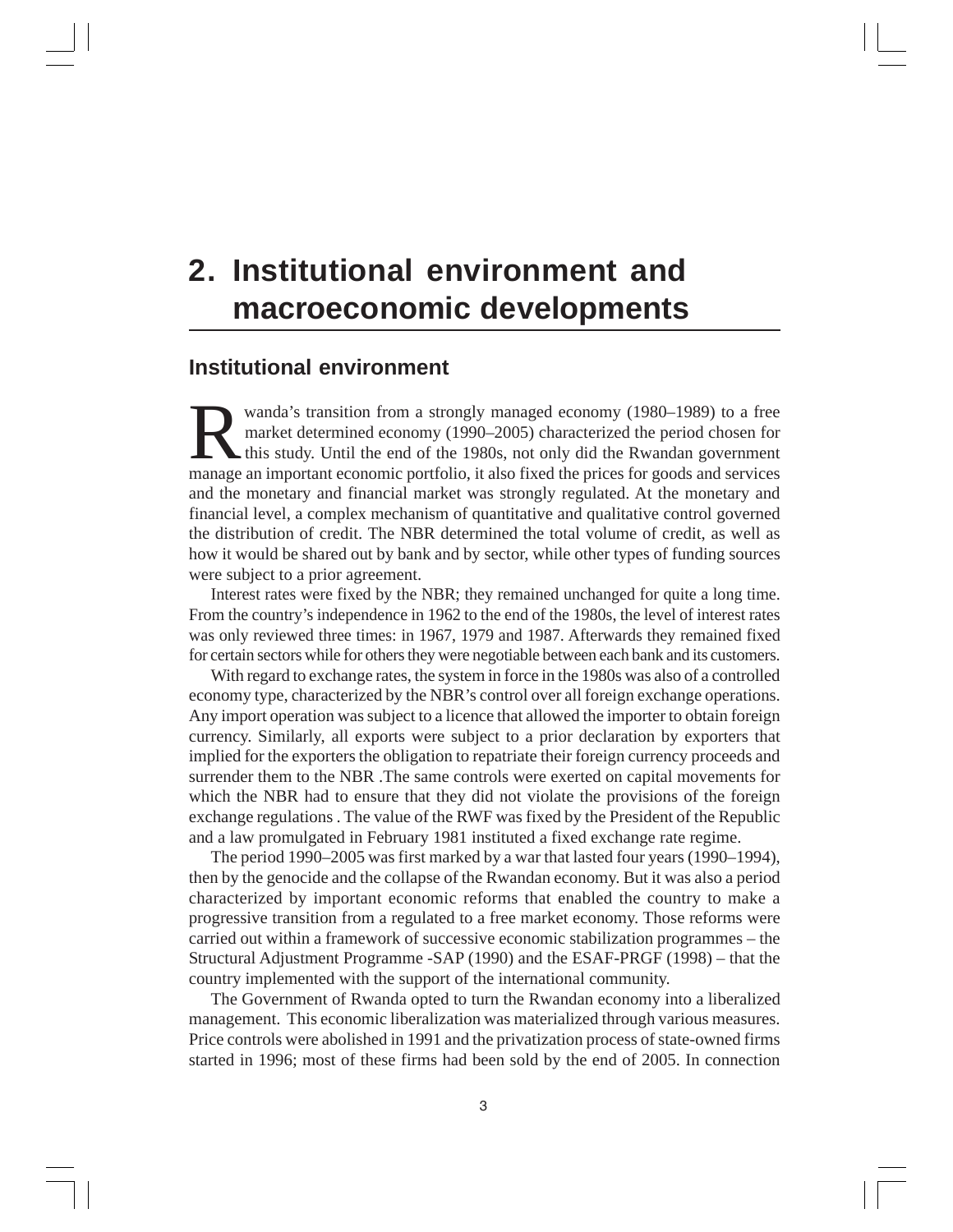with the monetary and exchange rate policy, measures of direct control were progressively replaced by mechanisms that relied more on market forces to regulate the economy.

Regarding the monetary area, the direct control of credit was removed in 1992 and the interest rates were fully liberalized in 1996. The NBR adopted indirect control instruments to conduct monetary policy such as, the required reserve ratio, the re-financing rate and the open market operations; further more, the NBR's policy rate was introduced in 2005.

The reform of the exchange rate system began with the launch of the SAP in 1990. Residents were authorized to hold accounts in foreign currencies in commercial banks since 1990, while in 1995, the flexible exchange rate system was introduced and new exchange control regulations were put in place. The main features of these new regulations were: liberalization of current account operations, determination of the exchange rate by the market, introduction of foreign exchange bureaux, authorization of foreign direct investment in Rwanda and the transfer abroad of the return on this investment.

Other measures were taken later to supplement these exchange control regulations: right granted to exporters to own and use their foreign currency export proceeds and authorization given to residents to withdraw money from their foreign currency accounts without providing any justification. For certain operations, however, prior approval from the BNR was maintained ; this concerned invisible operations (medical care, tourist trips, etc.) for which the purchase of foreign currency was subject to ceilings and capital transfers abroad that were not related to current operations.

#### **Macroeconomic developments**

Infavourable external shocks were a major influence on the macroeconomic developments of the period selected for this study, notably the increase in the price of petroleum products (the oil crisis of 1979) and the fall in the prices of Rwanda's main export products. At the end of the 1980s, the current balance strongly deteriorated following a fall in world prices for coffee and tea and a fall in net transfers to Rwanda. This imbalance remained until 1993, especially because of the increase in imports in order to meet reconstruction needs. During the 1994–1996 period, the current balance saw large surpluses that came from considerable inflows of humanitarian aid, while from 1997–2002 it deteriorated again despite a strengthening of transfer inflows. The period from 2003 to 2005 saw a surge in foreign aid to Rwanda, but the current balance remained in deficit because of the increase in imports of intermediate goods and equipment meant to support economic growth, on the one hand, and, on the other hand, of consumer goods to fill the deficit in food products.

At the domestic level, production was particularly affected by natural factors such as recurrent droughts in certain parts of the country and the disruption of seasons by the El Nino phenomenon in the 1990s. These factors particularly affected the output of agriculture, whose contribution to the gross domestic product fluctuates around 40%. The war during the first half of the 1990s caused the destruction of infrastructure and the displacement of populations, and thereby considerably disrupted the whole production system.

The average rate of real GDP growth in the 1980s was around 3%, a rate that was insufficient to ensure an increase in the per capita income of a population whose average annual growth rate was 3.5%. In the 1990s, remarkable performance was achieved in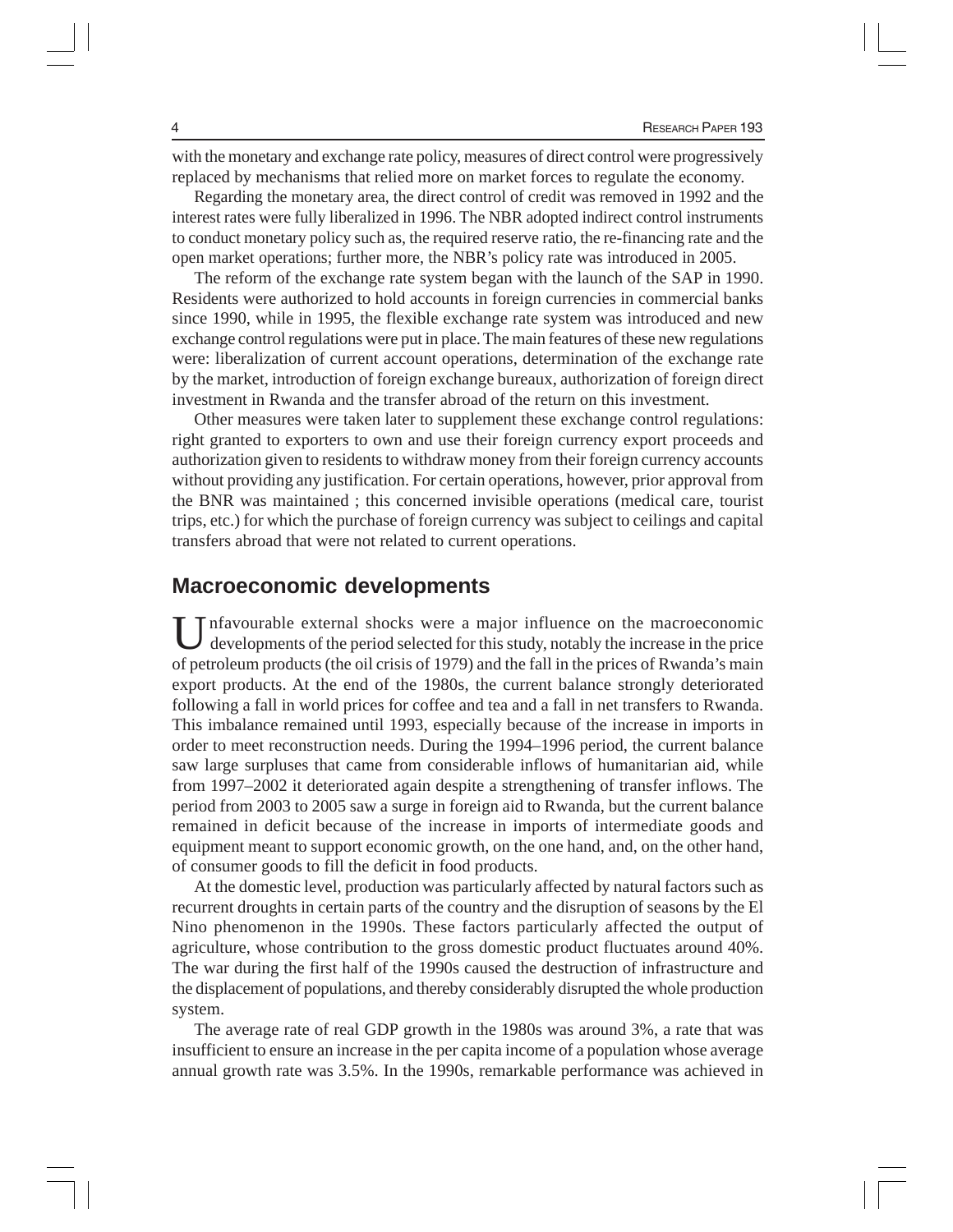spite of a very unfavourable context. If one excludes the year 1994 during which the real GDP tumbled by about 50%, the average growth rate of the real GDP was 7% during the period; the growth rate has remained at an average of more than 5% since 2000.

At the monetary level, the evolution of the monetary aggregate, M2, saw a growth rate of an average of 7.9% in the 1980s, 15.3% in the 1990s and 23% in the 2000s. A notable fact in the period studied has been the improvement of the level of monetization of the Rwandan economy. This level, measured by the ratio M2/GDP, rose from 13.1% to 18.8% between 1980 and 2005. This progress is a result of the growth of income, the strengthening of the financial system by the creation of new financial institutions (banks and microfinance institutions) and the improvement of financial conditions (positive real interest rates), which contributed to attracting a bigger portion of the national savings into circulation.

Thanks to the direct control of credit and prices, inflation was kept at a low level during the 1980s, an average rate of 4.7%. In the context of the 1990–1994 war, inflation was bound to increase and it indeed reached 64% in 1994. During the 1996–2000 period, the progressive restoration of institutions and security in the entire country, the control of public expenditure and monetary policy allowed the country to contain inflation at an average level of 5.4%. During the 2001–2005 period, inflation was kept at an average rate of 6.7%.

The evolution of the exchange rate shown in Figure 1 indicates a certain stability as a result of the fixed exchange rate regime and a big amount of relatively stable foreign resources in the 1980s. But the figure also suggests an over-valuation of the RWF in 1980–1983 and 1985–1987 in the sense that the price fluctuations during the two periods were not entirely reflected in the fluctuations of the nominal exchange rate.

#### **Figure 1: Fluctuations in inflation and the exchange rate**

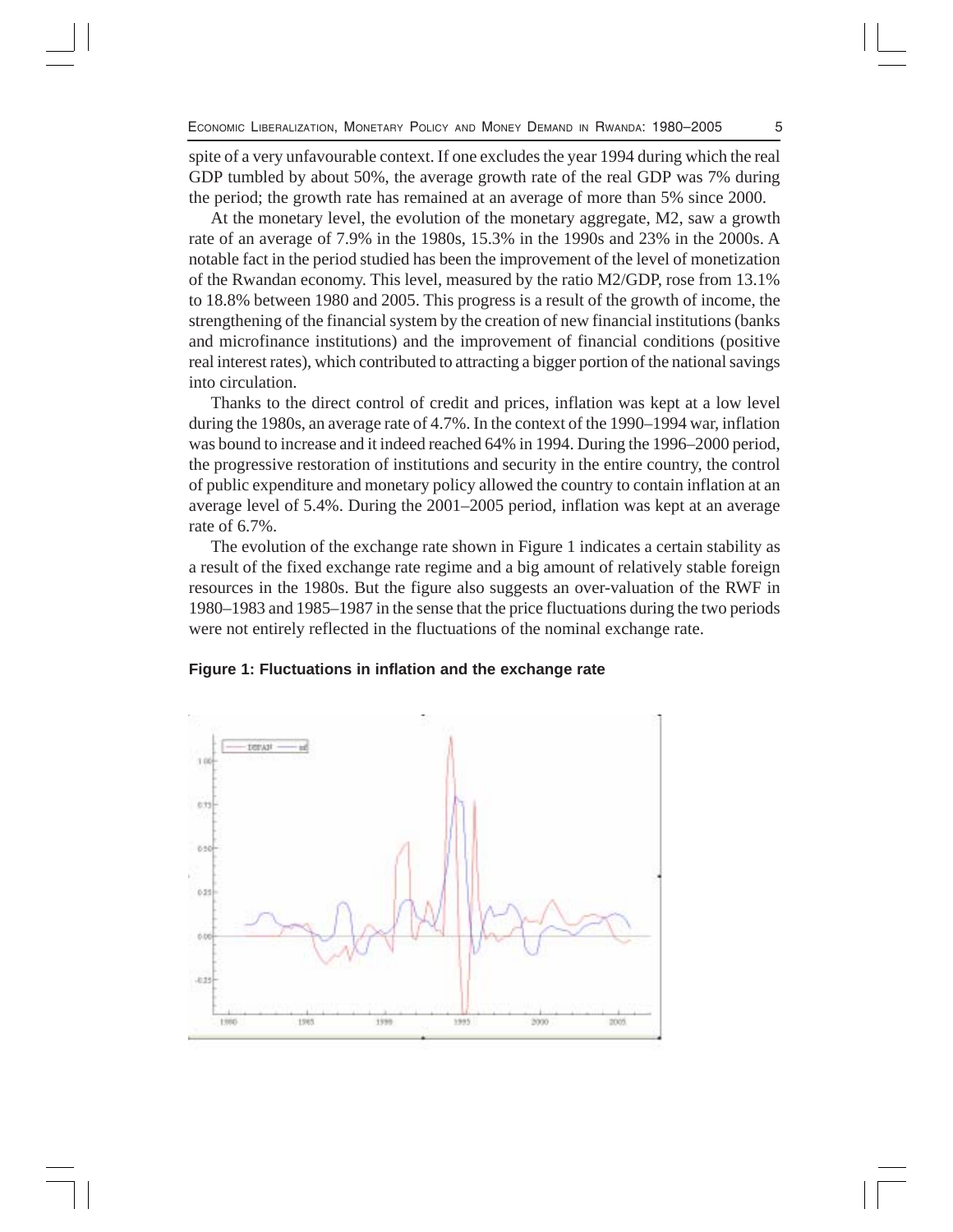The behaviour of the RWF exchange rate in the 1990s was more volatile. With the exchange rate control becoming less rigorous, the evolution of the rate was determined by market forces. Moreover, the huge macroeconomic imbalances that appeared at the end of the 1980s (the deterioration of foreign accounts, an increase in the budget deficit and the reduction in exchange reserves) – and which worsened during the war years – put such a pressure on the national currency that the monetary authorities had to adjust the RWF exchange rate through successive devaluations of the currency by 40% in 1990 and 15% in 1992. The RWF was over-valued again between 1992 and 1994, but after the liberalization of the exchange rate system and the change of currency marks in 1995, the RWF experienced a de facto depreciation of 45.6%. The fluctuations recorded in subsequent years were a reflection of an evolution characterized by the interplay of market forces and the BNR's interventions to stabilize the RWF*.*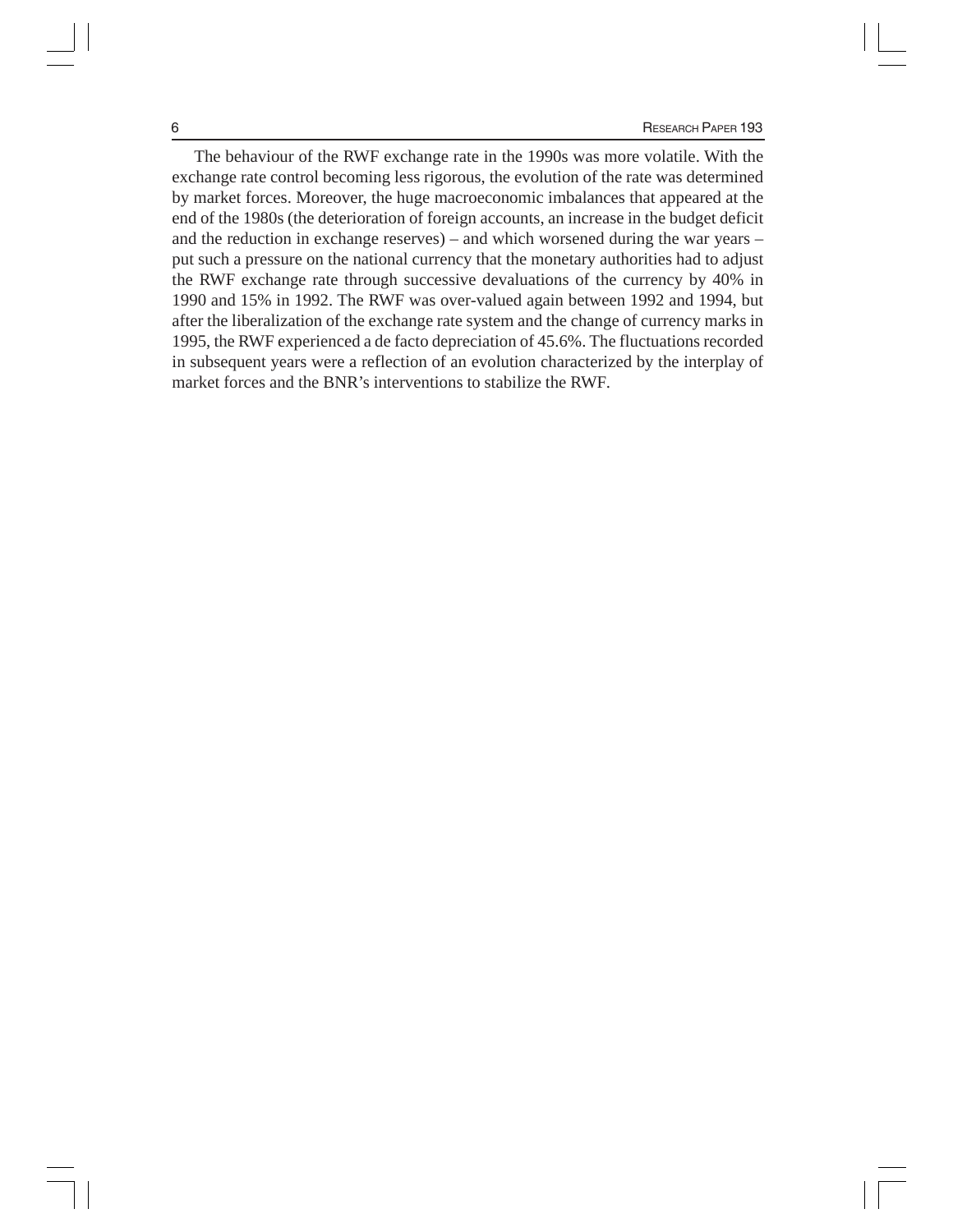## **3. Theoretical framework of the study**

The theoretical foundations of the demand function are well established in the economic literature and it is generally accepted that the demand for money is a demand for real cash in hand. Economic agents hold money for at least three reasons mentioned by Keynes: for the purposes of transactions, precaution and speculation. Subsequent studies stressed either transaction purposes (Baumol, 1952; Tobin, 1956) or portfolio ones (Friedman, 1956; Tobin, 1958).

#### **Money demand specification**

**N** onsensus has since emerged around a long-term specification positing that the demand for money is a function of a measure of real transactions – a measure called scale variable – and of a variable that represents the cost of the opportunity to hold money.

This specification, which has been adopted in empirical research, is expressed as follows:

$$
M^d / P = f(Y, R) \tag{1}
$$

where  $M<sup>d</sup>$  represents the quantity of the desired nominal cash in hand in the long term, *Y* the scale variable, *R* the vector of variables representing the cost of the opportunity to hold money, and *P* the consumer price index. The function f increases in comparison with *Y* and decreases in comparison with *R*. The formulation in terms of desired real cash in hand in Equation 1 implicitly assumes the homogeneity of the nominal cash in hand in relation to prices. This excludes monetary illusion, but this assumption can be empirically tested.

#### **Choice of variables**

The problems that are usually encountered in constructing the money demand function<br>have to do specifically with the choice of variables to use in the function. The question thus arises as to whether they are endogenous variables or explanatory ones.

With regard to the endogenous variable representing the stock of money, several aggregates have been used in empirical research. Some researchers adopted the monetary aggregate M1 (composed of the paper money in the hands of the public and the deposits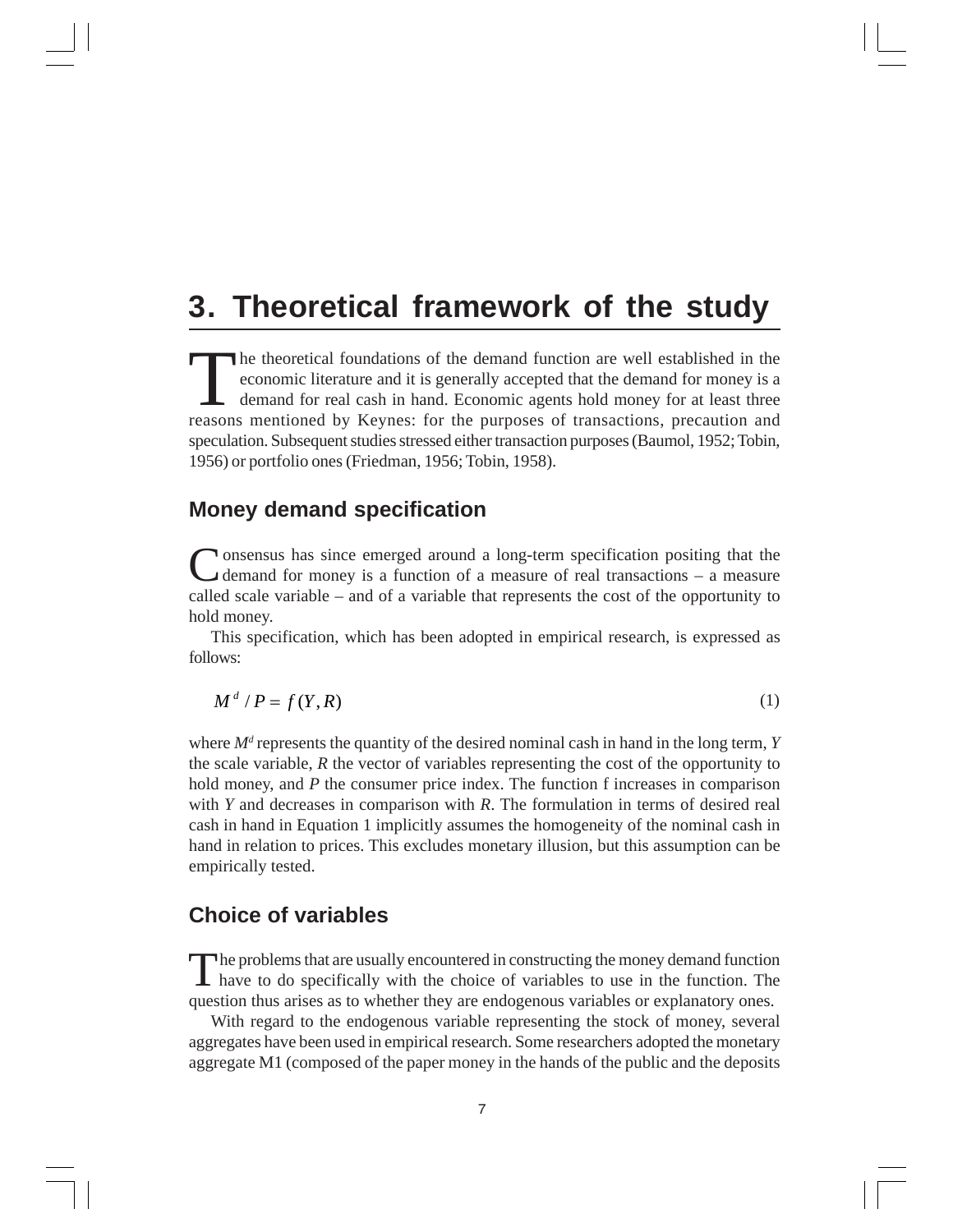in current accounts in banks), others used the aggregate M2 (which, in its definition, includes M1 plus fixed deposits), and still others preferred to use a larger aggregate, M3, which includes deposit certificates and other securities that indicate national savings (Laidler, 1993). Some authors have suggested that the appropriate aggregate would be the one over which monetary authorities have most control and which would have predictable effects on macroeconomic variables (Sriram, 1999). However, experience has shown that smaller aggregates, as easy to control as they may be, were less useful for running a monetary policy because their relationship with the nominal income was very volatile. On the other hand, larger aggregates seemed to be more stable relative to the nominal income but were less controllable (Ericsson and Sharma, 1996). Recent research argued that a monetary aggregate in the wider sense was more appropriate for capturing the financial innovations that took place in the financial sector and their impact on monetary policy (Hafer and Jansen, 1991). For these last reasons, I have chosen to use the enlarged aggregate, M2, in this study. This choice was further motivated by the fact that it is this very aggregate that has always been an intermediate target for the BNR for running its monetary policy.

With regard to exogenous variables, the issue is to determine the scale variable and the variable that represents the cost of the opportunity to hold money. According to some authors, the scale variable has been represented by current income, permanent income, wealth, industrial production or consumption expenses (Sriram, 1999). Most of the research on developing countries has adopted the current income, which is represented by GDP. This choice was justified by the availability of data and the overarching idea of transaction purposes for these countries' economies (Adenkule, 1968; Laumas and Laumas, 1976). In this study I opted to use the current income as measured by the GDP as the scale variable.

Regarding the cost of the opportunity to hold money, a distinction was made between the return rates of the elements included in the aggregate M2 (intrinsic money return) and the return rates of the financial assets used as an alternative to money. The rate of the intrinsic money return is an important variable if one wants to take into account financial innovations in the economy (Ericsson, 1998). The choice of the return of financial assets taken as an alternative to money depends on researchers' views. Those who put forward transaction purposes as the justification will use the short-term interest rate, while those who put emphasis on the portfolio justification will prefer using the long-term interest rate (Sriram, 1999). Certain studies also brought to light the fact that real assets could be close substitutes for money and gave a predominant role to the inflation anticipated in the demand for money (Friedman, 1956, 1969). For developing countries, the studies by Adenkule (1968), Crockett and Evans (1980), among others, showed that the interest rate was not a significant variable in the money demand function for the following reasons: one, financial markets were little developed or nonexistent; two, interest rates were not determined by the free game of market forces. On the other hand, other studies confirmed the importance of the rate of the anticipated inflation in the demand for money (Aghevli and Khan, 1978; Aghevli et al., 1979; Khan, 1980). These results reinforced the opinion that in the face of the scarcity of financial assets, people could only invest their savings in physical assets (land, buildings, animal husbandry, etc.), which, in addition to the resources they generated, could also be a substitute for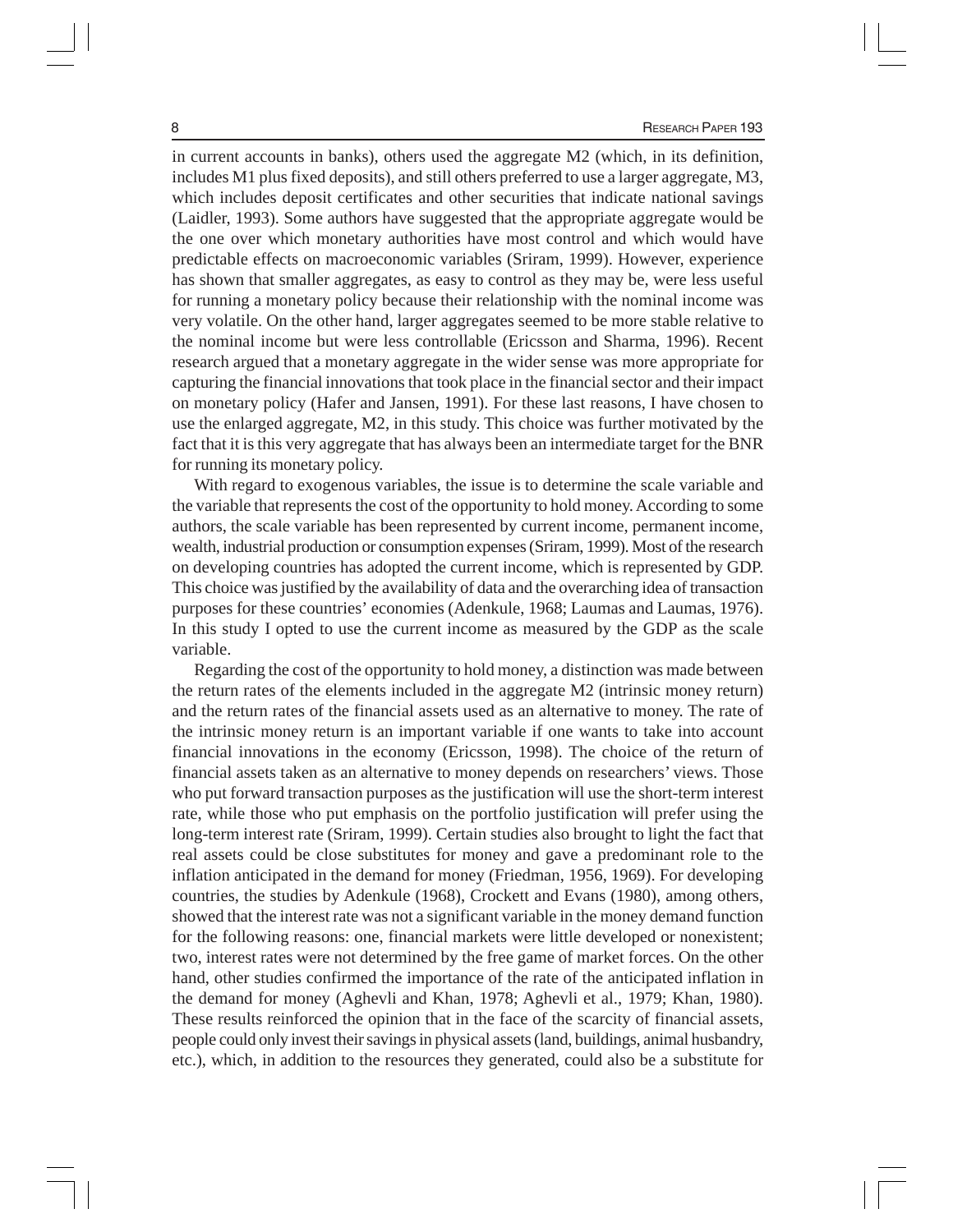money for motives of speculation and precaution purposes (Randa, 1999). However, some recent studies have shown that the economic reforms leading to the liberalization of the financial sector in developing countries could result in interest rate as a significant variable in the money demand function (Rother, 1999; Nachega, 2001b). In Rwanda, interest rates remained unchanged for a long time, but they were completely liberalized in 1996. That is why it was interesting to check the extent to which the demand for money was sensitive to this variable: the present study therefore used interest rate as one of the potential explanatory variables of the demand for money.

Furthermore, empirical research also brought to light the fact that after developing countries experienced high inflation rates and important parallel foreign exchange markets, they experienced a phenomenon where economic agents replaced the national currency by the foreign in their portfolio (Adam, 1992; Bahmani-Oskooee and Pourheydarian, 1990). This research thus established that currency depreciation leads to a reduction in the demand for cash in hand in local currency in favour of holding foreign currency or foreign financial assets. But it was also revealed that the depreciation of the national currency increases the value of assets held in foreign currency by residents. If the increase is perceived by these residents as an increase in their wealth, their demand for money will increase as a result of this real-cash-in-hand effect (Arango and Nadiri, 1981). Two other types of the cost of the opportunity to hold money thus emerge: the rate of the anticipated depreciation of the local currency vis-à-vis the foreign currency and the return rate of the foreign financial assets. Domovitz and Elbadawi (1987) established that where this phenomenon of substituting the foreign currency for the national currency existed, removing the variable measuring the depreciation of the national currency from the money demand function would bias the results of the estimations of the demand-for-money models by over-rating the influence of the inflation.

In Rwanda, the exchange rate, like interest rates, also remained fixed during the 1980s, but was progressively liberalized in the 1990s. This liberalization was followed by an increase in foreign currency deposits in Rwandan banks as the exchange rate control loosened, which was a sign of monetary substitution. Moreover, the progressive liberalization of the capital account gave Rwandan residents the opportunity to invest their assets abroad.

The question has often been asked as to which, between the official exchange rate and the parallel exchange rate, should be adopted in estimating the money demand function in developing countries. In the literature on the topic, both rates have been used. For example, Randa (1999) and Adam (1999) used the parallel exchange rate in their studies on Tanzania and Uganda, while Jenkins (1999) experimented with both rates – which turned out to be significant in the case of Zambia. In a more recent study covering a sample of 25 developing countries (among which were eight African countries), Bahmani-Oskooee and Tanku (2006) concluded that for some countries it was the parallel exchange rate that was the significant variable in the formulation of the money demand function, while for others it was the official exchange rate. For the present research, with the series of available data on the parallel exchange rate being incomplete, I used the official exchange rate, as did the authors of the studies mentioned above on money demand in Rwanda.<sup>1</sup>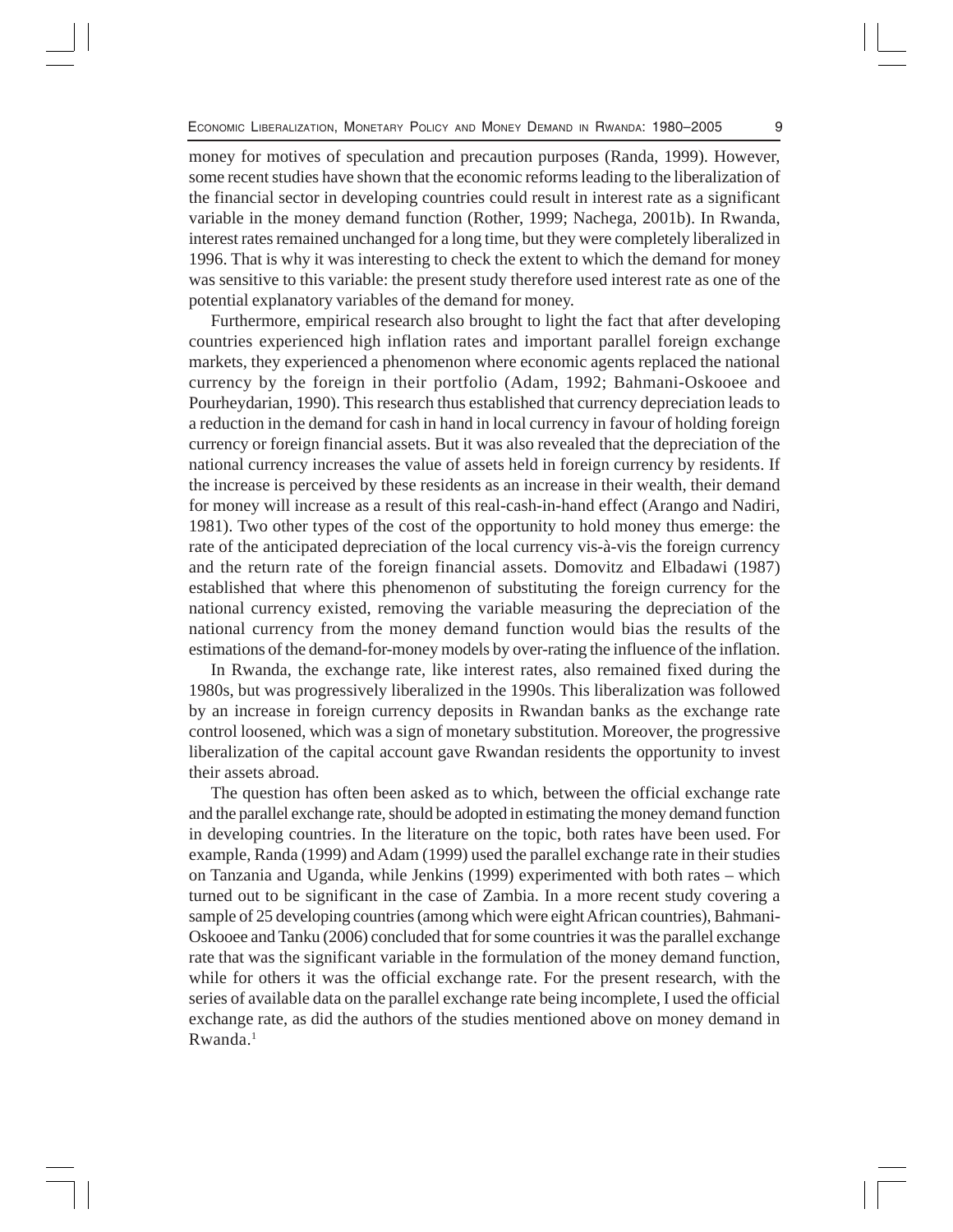### **4. The methodological approach**

This section first presents the model chosen for the research and the statistical characteristics of the data used. It then explains the reasons behind the use of cointegration techniques and the error correction mechanism characteristics of the data used. It then explains the reasons behind the use of of the money demand function in Rwanda.

### **Demand for money in Rwanda**

R wanda's financial system is still little developed: six commercial banks, a development bank, and savings and credit cooperatives are the key players in the Rwandan financial sector. Only three commercial banks were in operation before 1995. Private enterprises have no other source of funding than bank loans. The financial assets available on the market include interest-bearing fixed term deposits in commercial banks, development bills and Treasury bills. Until 2005, the volume of the last two types of assets was limited and their acquisition was essentially reserved for commercial banks, non-banking financial institutions and some state-owned companies.

It thus appears that except for physical assets and possibly foreign currency, substitutes for money are limited in the Rwandan economy. The lower the Rwandan population's income, moreover, the more limited are the changes in the composition of their portfolio.

In view of these peculiarities of the Rwandan economy, in order to estimate the money demand function in Rwanda, I adopted a specification commonly used in empirical studies on developing countries' economies:

$$
LM 2R = bo + b1Lyr + b2REF + b3Lib + b4DEPAN + ut
$$
 (2)

where

| LM2R         | $=$ | the logarithm of the desired long-term real cash in hand for the aggregate |  |  |  |  |
|--------------|-----|----------------------------------------------------------------------------|--|--|--|--|
|              |     | M <sub>2</sub>                                                             |  |  |  |  |
| Lyr          | $=$ | the logarithm of real income (GDP)                                         |  |  |  |  |
| <b>REF</b>   | $=$ | the Central Bank's re-financing rate                                       |  |  |  |  |
| Lib          | $=$ | the London interbank offered rate or Libor                                 |  |  |  |  |
| <b>DEPAN</b> | $=$ | the anticipated fluctuation of the RWF exchange rate representing money    |  |  |  |  |
|              |     | depreciation                                                               |  |  |  |  |
| $u_{\mu}$    | $=$ | the random error term, normally distributed, with a mean of zero and       |  |  |  |  |
|              |     | constant variance                                                          |  |  |  |  |
|              |     |                                                                            |  |  |  |  |

 $b_{\rho}$ ,  $b_{\rho}$ ,  $b_{\rho}$ ,  $b_{\rho}$  and  $b_{\mu}$  are the parameters to be estimated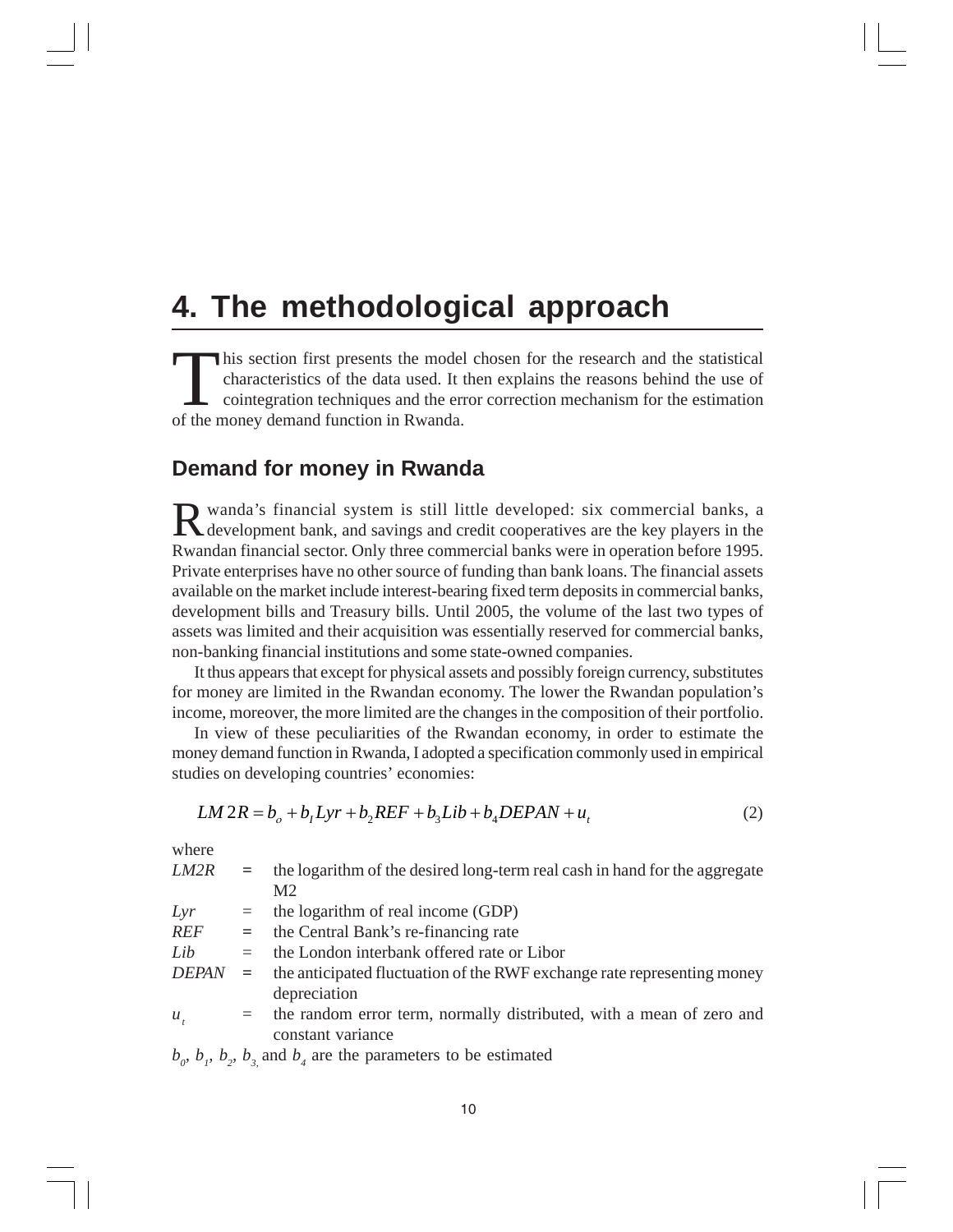Equation 2 is specified in logarithm except for the re-financing rate, Libor and the exchange rate fluctuation. The parameters of these variables will thus be interpreted as measures of elasticity for income and of (semi) elasticity for the other three variables. The signs expected from the model's parameters are:

•  $b_1 > 0$ , income has a positive impact on the demand for cash in hand.

- $b_2$   $0 < 0$ , the sign for this coefficient is negative because the increase in the BNR refinancing rate raises the cost of resources for commercial banks and has a negative effect on the amount of loans and monetary supply in general.
- $b_3 < 0$ , the sign for this coefficient is negative because Libor represents the return rate for foreign financial assets; its increase leads to an increase in the demand for foreign securities at the expense of the local currency.
- $\cdot$  *b<sub>4</sub>*, the sign of this coefficient is unspecified because the response of the demand for positive effect of the real cash in hand (Arango and Nadiri, 1981) and the negative effect of substitution (Adam, 1992; Bahmani-Oskooee and Pourheydarin, 1990). The sign of the coefficient will eventually be determined by the predominant effect.

In addition to the determinant variables defined above, two qualitative variables (dummies) were incorporated into the model. The first, *Dummy 1*, plays the role of taking into account the permanent effect of the economic reforms that took place in Rwanda, notably in the financial sector (liberalization of loans and interest rates, institution of flexible exchange rates, etc.) from the 1990s.<sup>2</sup> The variable *Dummy 1* takes the value 0 for the 1980s (I)–1992 (II) and the value 1 for the rest of the period studied. The second qualitative variable, *Dummy 2*, was added to the model in order to capture the effects of the war, particularly in 1994; it takes the value 1 for the period (1994, I, II and III) and the value 0 for the other periods. Seasonal qualitative variables were also incorporated into the model.

#### **The data used**

The series used were quarterly and drawn from various documents published by the NBR (Statistical Reports, Reports on the Economic and Financial Evolution of Rwanda, etc.) and by the International Monetary Fund - IMF (the *International Financial Statistics* and *World Economic Outlook*). The monetary aggregate used is M2, which includes money held by the public, deposits on current accounts, fixed-term deposits and foreign currency deposits in commercial banks. REF is the cost of resources acquired by commercial banks from the NBR or the re-financing rate.

The level of prices,  $P_t$ , the reference year for which is 1990, is represented by the consumer price index. The anticipated fluctuation of the RWF/US\$ exchange rate, *DEPAN*, which represents the RWF depreciation, was calculated from the series on the official exchange rate  $E_{t}$  and was estimated on an annual basis,  $DEPAN = (E_t - E_{t-4})/E_{t-4}$ . The Libor data were drawn from IMF publications.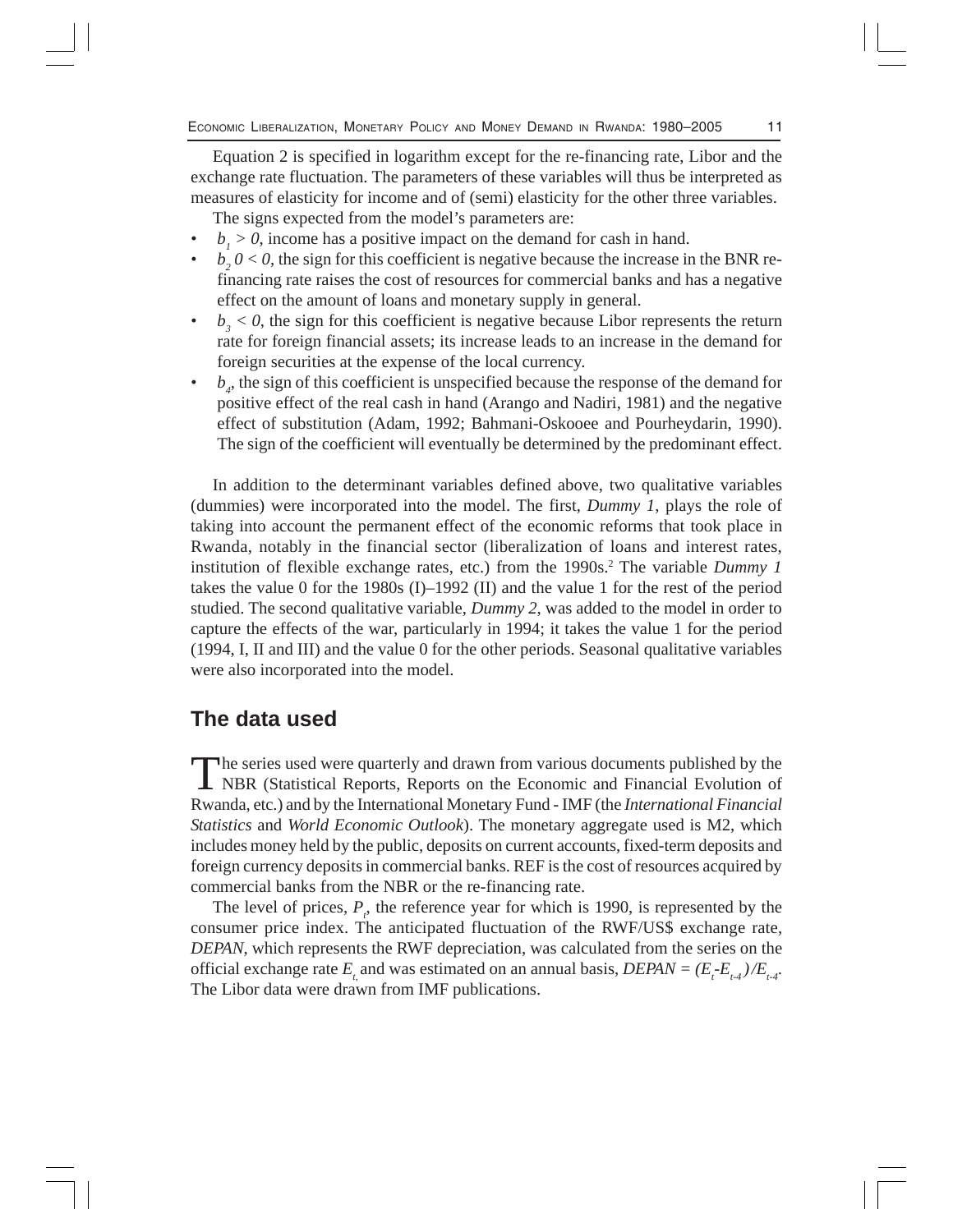

**Figure 2: The model's variables:** *LM2R, Lyr, REF, Lib* **and** *DEPAN*

It should be pointed out that since the data on the GDP were only available on an annual basis, the interpolation method proposed by Gandolfo  $(1981)^3$  was used to generate quarterly series. Moreover, the nominal values of the monetary aggregates and the GDP were deflated by the consumer price index in order to find real values.

### **Statistical characteristics of the variables**

Before estimating the money demand function such as specified in Equation 2, it is advisable to first study the statistical characteristics of this function's variables in order to verify whether they are stationary or not. This verification is crucial because, as Granger (1986) and Hendry (1986) have shown, the results of econometric estimations on non-stationary variables are not statistically valid because the conventional tests, Student's and F, are biased. Such results actually lead to spurious regressions and not to a real correlation between a dependent variable and explanatory variables.

The characteristics of the variables of Equation 2 will be analysed using non-stationarity tests – the augmented version of the Dickey–Fuller (ADF) test (1981) and the Phillips-Perron (PP) test (1988) in order to detect the presence of the unit root in the series and to determine the order of the integration of the variables.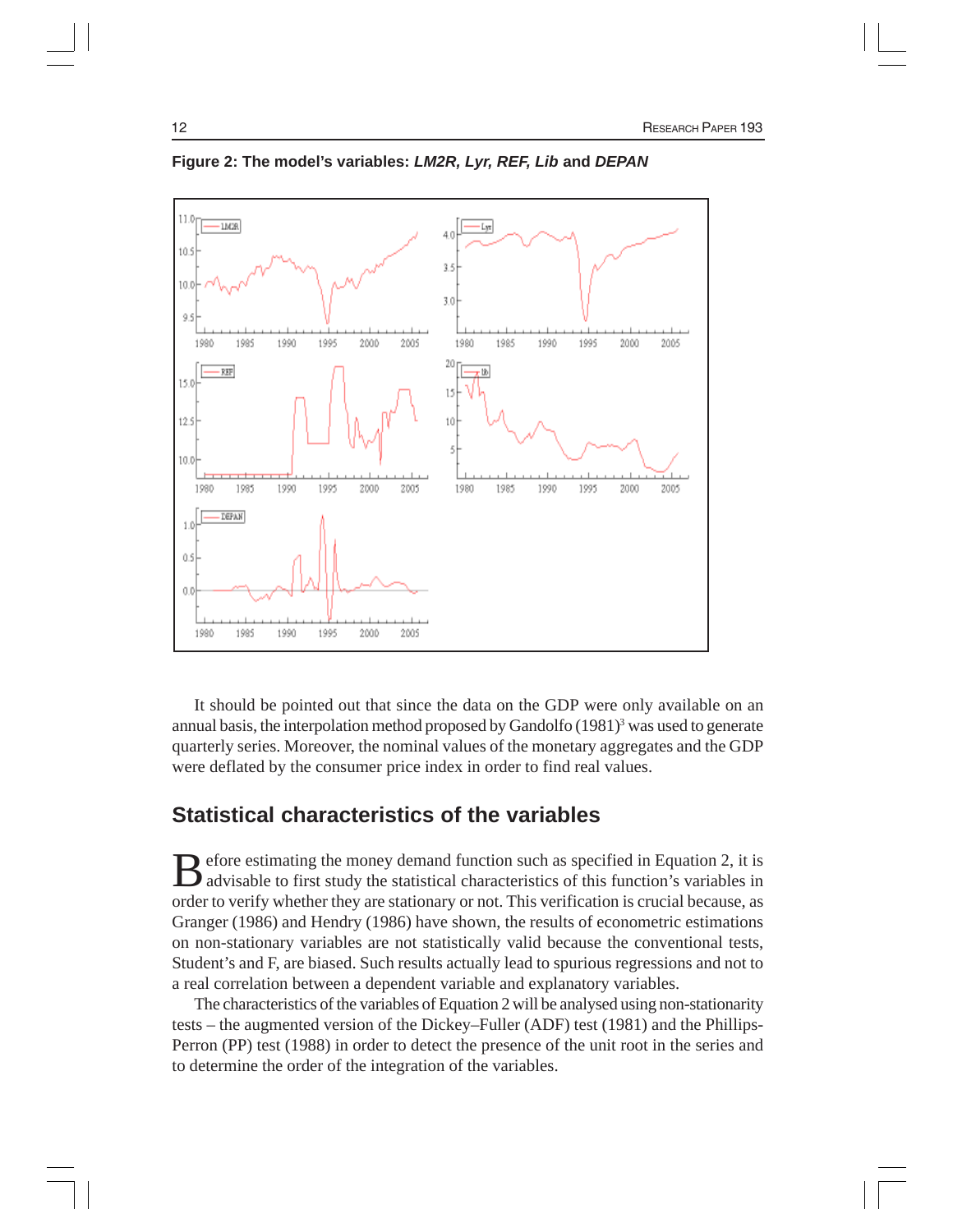### **The cointegration of variables**

The cointegration technique makes it possible to test the existence of a relationship<br>of a long-term equilibrium among non-stationary economic variables. Engle and Granger (1987) have shown that even if individual variables are non-stationary, there can be a linear combination among them so that they form a new series, which in the course of time will converge to equilibrium; in that case, they will be cointegrated. The multivariate system cointegration test developed by Johansen (1988) and applied by Johansen and Juselius (1990) was used in the present study. This technique relies on the maximum likelihood method to determine the coefficients, the number and the significance of the cointegration vectors in the series. This approach also makes it possible to test the restrictions suggested by the economic theory on the estimated parameters.

The Johansen and Juselius (1990) method is based on a general vector autoregressive model:

$$
X_{t} = \Pi_{1} X_{t-1} + \dots + \Pi_{k} X_{t-k} + \mu + \psi D_{t} + \varepsilon_{t} (t = 1, \dots, T)
$$
\n(3)

in which  $X<sub>t</sub>$  is a vector  $(n \times 1)$  of endogenous variables (the variables used in the model),  $P_i$  is the matrix  $(n \times n)$  of the model's parameters, *m* is the constant,  $D_i$  is a vector of deterministic variables including seasonal variables, *y* is the matrix of the parameters associated with these last variables, and  $e_t$  is the random error term.

This model is then reformulated as an error correction vector model of the form:

$$
\Delta X t = \Gamma_1 \Delta_{t-1} + \dots \Gamma_{k-1} \Delta X_{t-k+1} - \Pi X_{t-k} + \mu + \psi D_t + \varepsilon_t
$$
\n<sup>(4)</sup>

where  $\Gamma_i = - (I - \Pi_1 - \Pi_2 - \Pi_1)$   $(i = 1, ..., k-1)$  and  $\Pi = -(I - \Pi_1 - ... - \Pi_k)$ 

So specified, the model contains information relating to the short- and long-term adjustments that occurred as a result of the variations of the variables in  $X_t$ , through the parameters of matrices  $\Gamma$  and  $\Pi$  respectively. The question that arises is that of determining the rank r of the matrix Π.

A matrix  $\Pi$  of limited rank, that is  $r(0 \le r \le n)$ , indicates that there are *r* cointegration vectors, which suggests that, where  $\alpha$  and  $\beta$  are matrixes *n x r*. The  $\beta$ 's are interpreted as parameters of *r* cointegration vectors while the  $\alpha$  are short-term adjustment coefficients. The number of cointegration vectors and the corresponding parameters are determined by two likelihood-ratio tests, the trace test (λ*trace*) and the maximal eigenvalue test  $(\lambda_{\text{max}})$  statisitics.

#### **The dynamic model**

According to Granger's representation theorem (Engle and Granger, 1987), if it is established that variables are cointegrated, it follows that there are forces that tend to restore the equilibrium relationship between variables each time it is broken. This also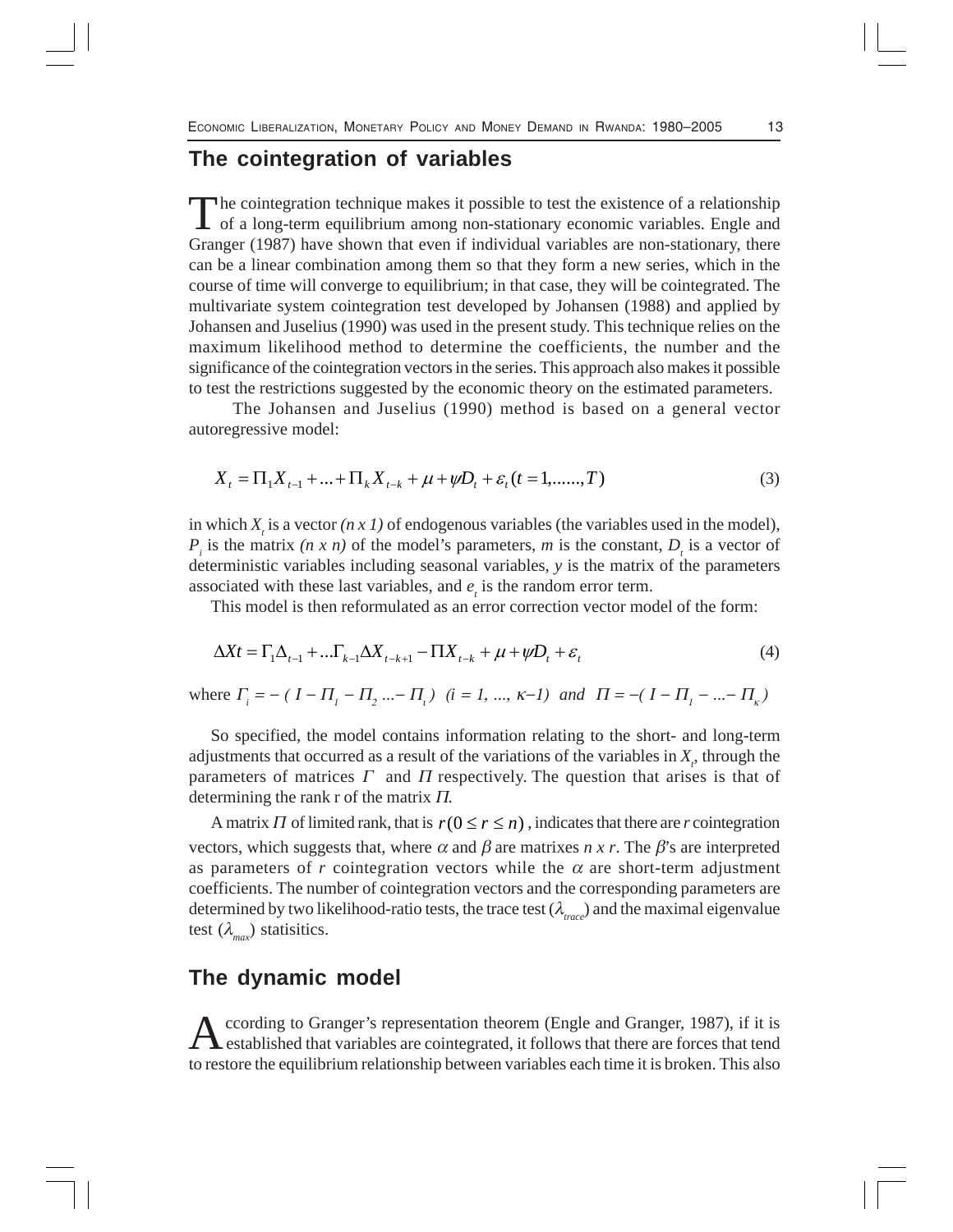means that this return to equilibrium goes through a process of a dynamic short-term adjustment, which can be represented through an error-correction mechanism. The errorcorrection model is specified with primary difference values of variables,  $DX$ <sub> $i$ </sub>, and the error correction term *ECMt-1*. From Equation 2, the general error correction model can be formulated as follows (Randa, 1999):

$$
A(L)\Delta LM \, 2R_t = \alpha_o + B(L)\Delta Lyr_t + C(L)\Delta REF_t + D(L)\Delta Lib_t + E(L)\Delta DEPAN_t - \gamma ECM_{t-1} + CS_t + \varepsilon_t
$$
\n<sup>(5)</sup>

where *D* is the primary difference operator, while *A (L)…E (L)* are polynomials of the form  $A(L) = \sum \alpha_i L^i$  in which *L* is a delay operator such that  $L^i x_i = x_{i,i} ECM_{i,i}$  is the errorcorrection term and  $S<sub>t</sub>$  represents qualitative variables ( dummies) among which are seasonal variables.

In Equation 5, the error correction term,  $ECM_{t,p}$  is calculated from the long-run Equation 2 as the difference between the actual and the estimated values of LM2R at period *t-1*; the coefficient of the error-correction term ,*g*, which measures the speed of adjustment of the real money balances to their long-run equilibrium level, must have a negative sign and be significantly different from zero.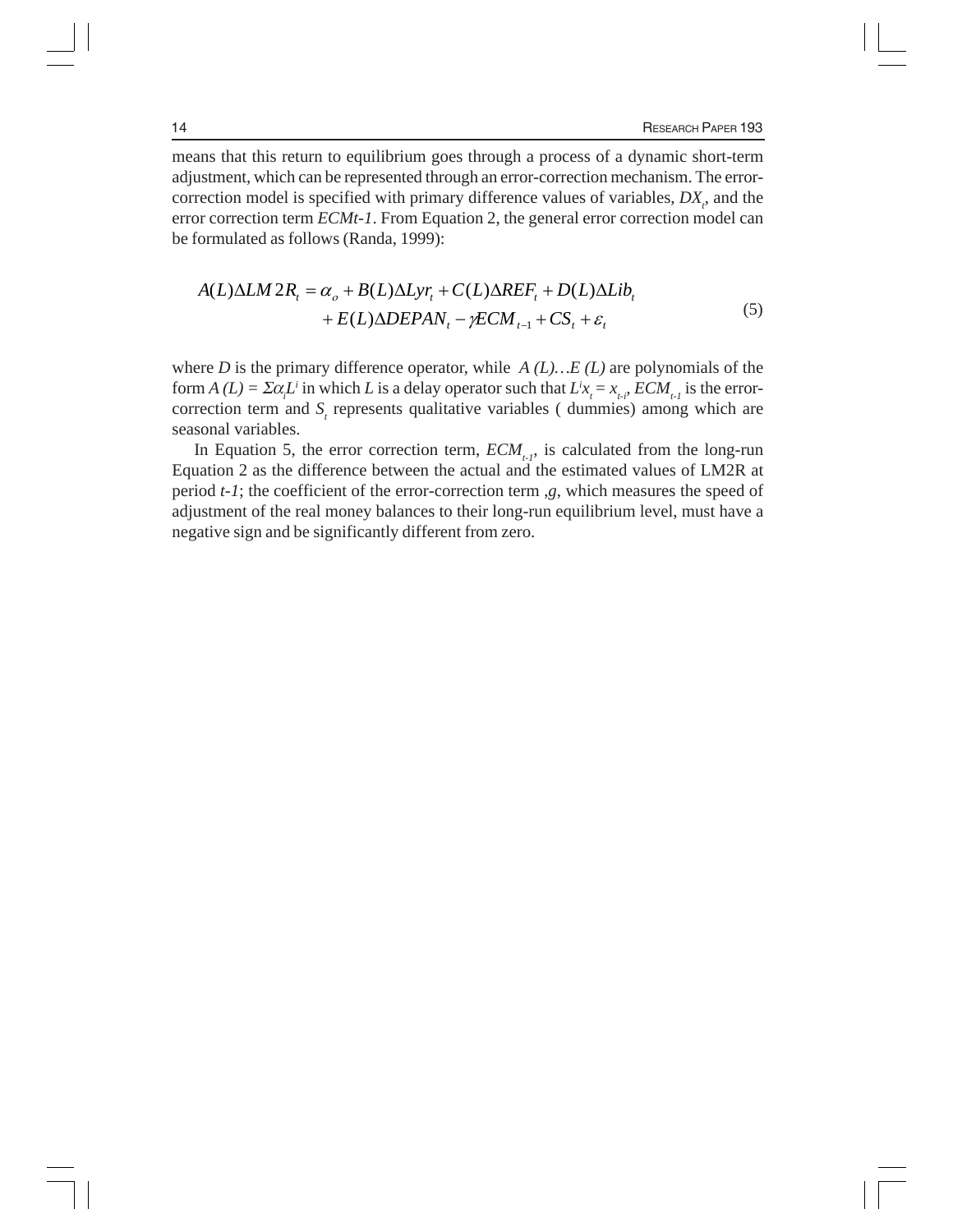## **5. Estimation and interpretation of the results**

pplication of the ADF and the PP root test to the variables in Equation 2 produced<br>the results summarized in Table 1. The two tests are complementary as the PP<br>requirements of absence of autocorrelation and heteroscedastic the results summarized in Table 1. The two tests are complementary as the PP test is less restrictive than the ADF test and its results are valid even when the requirements of absence of autocorrelation and heteroscedasticity of errors are not met. The results of the two tests shows that all the variables used, except the *DEPAN* variable, which is stationary, display characteristics of level non-stationarity, but they become stationary in primary difference; it thus follows that they are integrated to the order of 1,  $I(1)$ .

| <b>Variables</b>                                                                                                                                     | <b>ADF</b> test                                                                      |                                                                                | <b>PP</b> test                                                                     |                                                                                    |  |  |
|------------------------------------------------------------------------------------------------------------------------------------------------------|--------------------------------------------------------------------------------------|--------------------------------------------------------------------------------|------------------------------------------------------------------------------------|------------------------------------------------------------------------------------|--|--|
| in level                                                                                                                                             | With constant                                                                        | <b>With constant</b><br>and trend                                              | <b>With constant</b>                                                               | <b>With constant</b><br>and trend                                                  |  |  |
| LM <sub>2</sub> R<br>Lyr<br>Lib<br><b>REF</b><br><b>DEPAN</b><br>Critical value at<br>the $1%$<br>significance<br>threshold                          | $-1.104494$<br>$-1.806273$<br>$-3.430300$<br>$-2.255242$<br>$-6.546963$<br>$-3.4972$ | $-1.618780$<br>-1.728648<br>$-3.922097$<br>-4.009060<br>$-6.699957$<br>-4.0530 | $-1.216753$<br>$-2.386103$<br>$-2.333597$<br>$-2.215450$<br>-4.588417<br>$-3.4946$ | $-1.705480$<br>$-2.351717$<br>$-2.441396$<br>$-3.187350$<br>-4.595297<br>-4.0494   |  |  |
| In primary difference<br>LM <sub>2</sub> R<br>Lyr<br>Lib<br><b>REF</b><br><b>DEPAN</b><br>Critical value at<br>the $1%$<br>significance<br>threshold | $-5.207705$<br>-4.946644<br>$-3.933241$<br>-4.731035<br>-9.942984<br>$-3.4979$       | -5.332705<br>-4.957583<br>-4.234663<br>-4.702315<br>-9.894565<br>$-4.0540$     | $-9.471423$<br>-5.864348<br>-7.901926<br>$-9.369428$<br>$-8.853162$<br>$-3.4952$   | $-9.489048$<br>$-5.839418$<br>$-7.986801$<br>$-9.327275$<br>-8.786092<br>$-4.0503$ |  |  |

#### **Table 1: Unit root tests**

### **Cointegration tests**

This section analyses the cointegration of the model's variables – the monetary supply M2, income, Libor and exchange rate fluctuation. The refinancing rate was not included because it was not significant in all the specifications. I would have liked to include the differential between the interest rate on deposits and the rate on Treasury bills in the model, as Ericsson (1998) and Nachega (2001b) ) did, but in the case of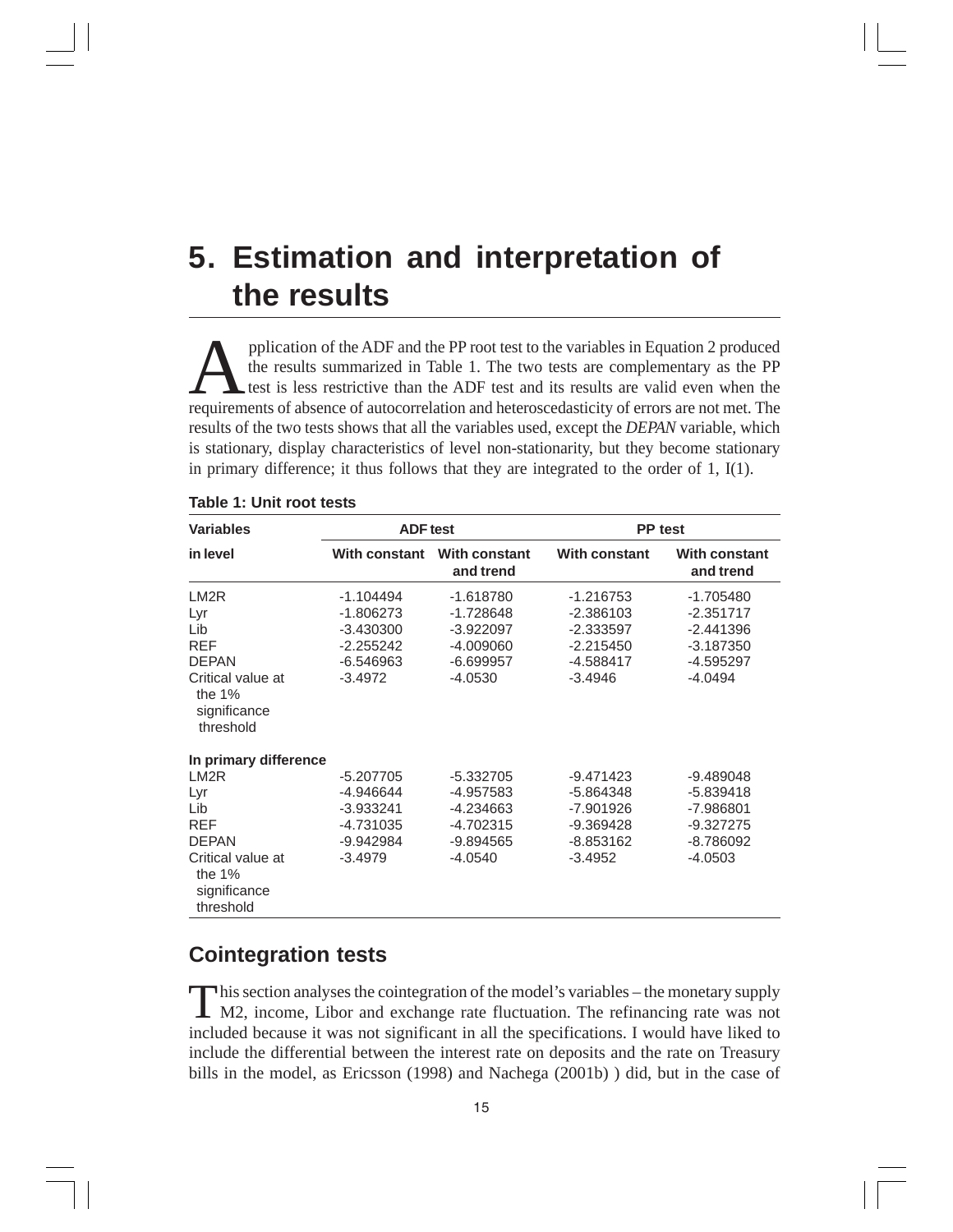Rwanda, with Treasury bills having been introduced only in 1998, this differential could not have been calculated for the entire period covered by the study. I also tried to incorporate the inflation rate into the estimations in order to capture the effect of the substitution of real assets for money, but each time I did this variable carried a positive sign or was not significant and I abandoned it.4 This does not mean that inflation is not important in economic agents' expectations, however, or that it does not have an effect on the real cash in hand held by the public. Inflation is indeed present in the RWF depreciation rate, the developments of which are closely linked to inflationary anticipations. This was confirmed by the strong correlation between the inflation rate and the RWF depreciation. The lack of influence of inflation on the demand for money could also be explained by the fact that the effect of substituting real assets for money was dominated by the effect of substituting foreign currency for the local.

The procedure proposed by Hafer and Jansen (1991) was adopted to determine the number of lags used in the model; the appropriate number was set to five, thanks to the likelihood ratio statistic; the number of lags was confirmed by the Akaike information criterion (AIC) test.

The results obtained from the application of the Johansen (1988) and Johansen and Juselius (1990) procedure are presented in Table 2.

| <b>Cointegration vectors</b> |                                        |               |                      |          |                   |                 |  |
|------------------------------|----------------------------------------|---------------|----------------------|----------|-------------------|-----------------|--|
| Rank                         | Trace test (Prob)                      |               | Max test (Prob)      |          | Trace test (T-nm) | Max test (T-nm) |  |
| 0                            | 110.89 (0.000)**                       |               | 79.33 (0.000)**      |          | 87.54 (0.000)**   | 62.63 (0.000)** |  |
| 1                            | $31.55(0.030)^{*}$                     |               | 19.61 (0.081)        |          | 24.91 (0.170)     | 15.48 (0.268)   |  |
| $\sqrt{2}$                   | 11.95 (0.161)                          |               | 11.86 (0.116)        |          | 9.43(0.333)       | 9.36(0.263)     |  |
| 3                            | 0.09(0.765)                            |               | 0.09(0.765)          |          | 0.07(0.790)       | 0.07(0.790)     |  |
|                              | Standardized $\beta$ coefficients      |               |                      |          |                   |                 |  |
|                              | LM <sub>2</sub> R                      |               | Lyr                  |          | Lib               | <b>DEPAN</b>    |  |
|                              | 1.000                                  |               | $-1.5878$            |          | 0.097804          | 1.9216          |  |
|                              | Standardized $\alpha$ coefficients     |               |                      |          |                   |                 |  |
|                              | LM2R                                   |               | Lyr                  |          | Lib               | <b>DEPAN</b>    |  |
|                              | $-0.045560$                            |               | 0.077732             |          | $-0.41826$        | $-0.18800$      |  |
|                              | <b>Significance test for variables</b> |               |                      |          |                   |                 |  |
|                              | LM2R                                   |               | Lyr                  |          | Lib               | <b>DEPAN</b>    |  |
| $Chi^{2}(1) =$               | 10.495                                 |               | 22.578               |          | 16.363            | 26.339          |  |
| p-value                      | $(0.0012)$ **                          |               | $(0.0000)$ **        |          | $(0.0001)$ **     | $(0.0000)$ **   |  |
|                              | Weak exogeneity test for variables     |               |                      |          |                   |                 |  |
|                              | LM2R                                   |               | Lyr                  |          | Lib               | <b>DEPAN</b>    |  |
| $Chi^{2}(1) =$               | 7.6727                                 |               | 25.228               |          | 3.7333            | 17.037          |  |
| $(0.0056)$ **<br>p-value     |                                        | $(0.0000)$ ** |                      | (0.0533) | $(0.0000)$ **     |                 |  |
| <b>Diagnostic tests</b>      |                                        |               |                      |          |                   |                 |  |
| Vector Portmanteau (11)      |                                        | $\equiv$      | 175.032              |          |                   |                 |  |
| Vector AR 1-5 test           |                                        | $=$           | F(80.183)            | $=$      | 1.3500 (0,0512)   |                 |  |
|                              | Vector Normality test                  | $=$           | Chi <sup>2</sup> (8) | $=$      | 91.877 (0.0000)** |                 |  |
| Vector hetero test           |                                        | $=$           | F (400.213)          | $=$      | 0.59247(1,0000)   |                 |  |

**Table 2: Cointegration analysis: The Johansen procedure**

Period of analysis: 1982.2 – 2005.4 Number of lags: 5

Note: \* Indicates the rejection of the null hypothesis at the 5% significance level, while \*\* indicates the rejection of the null hypothesis at the 1% significance level.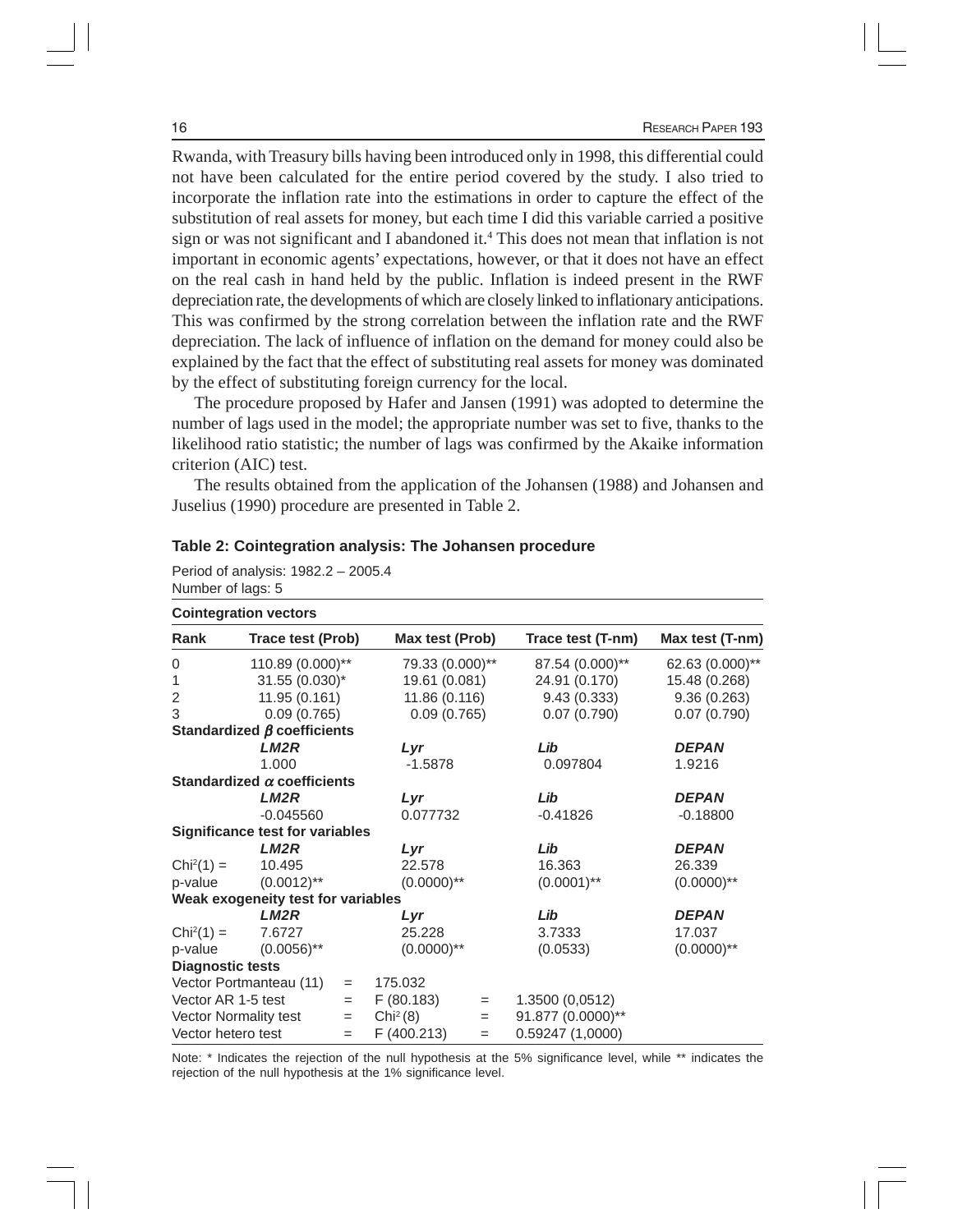From the results shown in Table 2, it appears that on the basis of the trace test (*l trace*) and maximal eigenvalue test  $(l_{max})$  statistics, the hypothesis of no cointegration was rejected. However, while the trace test indicates that there are two cointegrating vectors, the maximal eigenvalue test suggests that there is only one cointegrating vector .Given that the trace test is more powerful than the maximal eigenvalue test (Serletis and King, 1997), I went along with the conclusion of the trace test, which points to two cointegrating vectors. This is also in agreement with Johansen and Juselius's (1990) recommendation for the case when the two tests yield different results.

The presence of two cointegration vectors in our results calls for some clarifications, though. The cointegration test was applied to an autoregressive vector containing the variables I(1), *LM2R, Lyr* and *Lib*, and one variable I(0), *DEPAN*. According to Harris (1995), although the same integration order is generally required for all the variables in a cointegration test, I  $(0)$  variables can be associated with I $(1)$  variables in the Johansen procedure in order to establish a long-term relationship if the economic theory justifies the significance of including the I(0) variables. The practical consequence of including these in a cointegration test lies in the appearance of an additional cointegration vector corresponding to every stationary variable integrated into the model.<sup>5</sup> In their study, Cheng and Lai (1997) had the choice of using the Johansen procedure with only the I(1) variables, but in the end they opted to include the I(0) variable, as it enables one to improve the effectiveness of the estimators. I followed the same approach in this study.

It thus follows that in my results, one of the cointegration vectors is associated with the stationary variable, *DEPAN*. In order to know if the second vector identified does indeed correspond to a relationship that can be interpreted as a money demand function, standardization was done on the variable of interest, *LM2R;* the matrix *-* containing the parameters of cointegration vectors was examined to check if these parameters have the characteristics predicted by the economic theory. On the basis of the signs and values of the *-* parameters, it transpires that the second cointegration vector can be interpreted as a long-term money demand function for the aggregate *LM2R*. All the variables of the cointegration relationship are significant at the 1% threshold.

Various diagnostic tests on the properties of the residuals were applied to examine the validity of the model. The conventional tests of serial correlation, heteroscedasticity and functional form misspecification revealed no particular problem. However, the hypothesis of normality was rejected; but, as was demonstrated by Gonzalo (1994), the results from the Johansen procedure are robust under non-normality of error distribution. The weak exogeneity test was also performed and the results showed that this hypothesis was rejected for the variables *LM2R, Lyr* and *DEPAN*, but was accepted for the variable *Lib*. The first three variables are thus endogenous while, as one would expect, *Lib* is exogenous. These results suggest that the process of the economy returning to monetary equilibrium is realized through adjustments of money supply, exchange rate and income, which also means that money supply fluctuations not only influence the exchange rate, but also have a real effect on income.

The results of the estimations with the variables used are presented in Equation 6 in which the coefficient of income is interpreted as elasticity while the coefficients of the other two variables (*Lib* and *DEPAN*) are semi-elasticities:6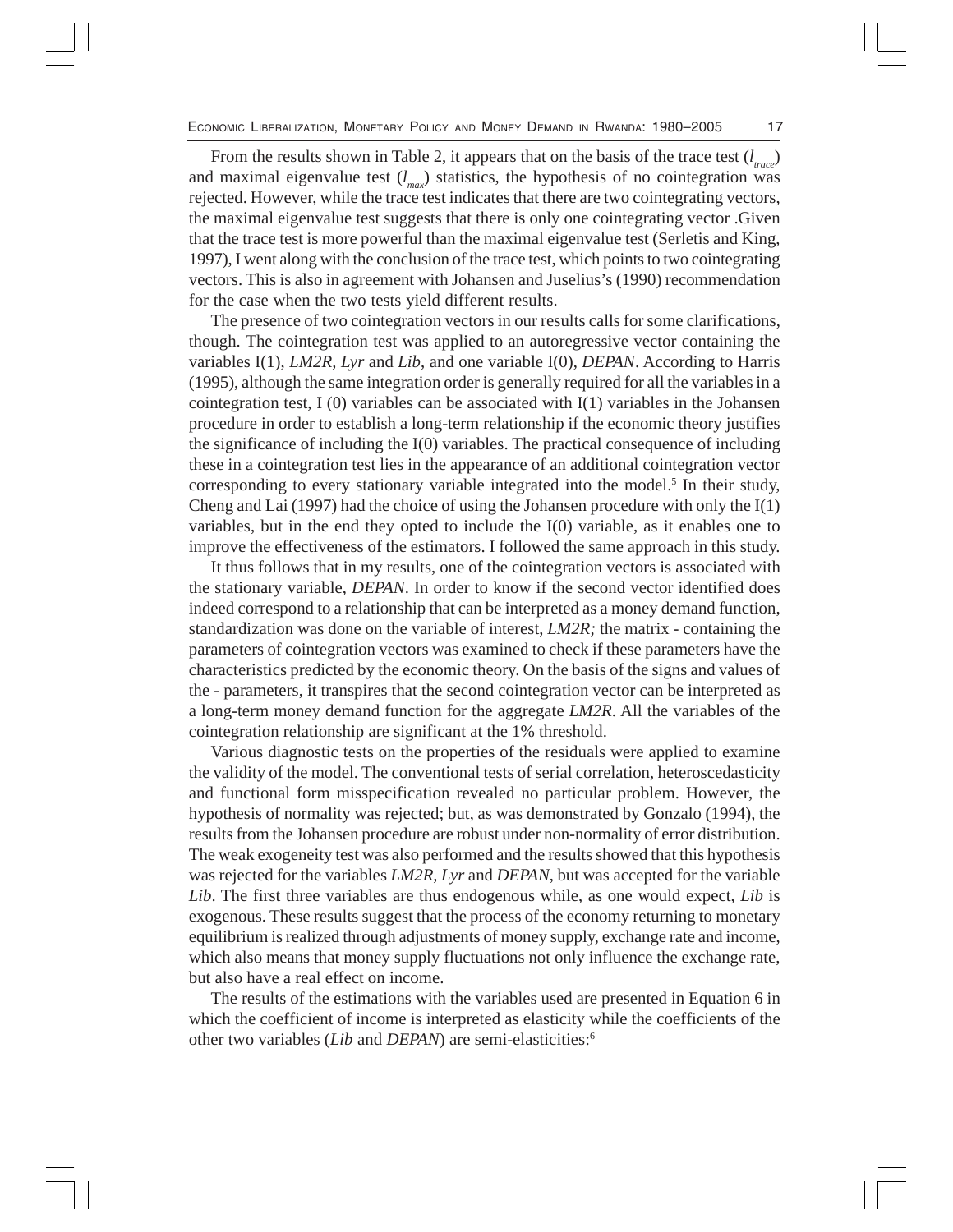$$
LM 2R_t = 1.5878 \text{ Lyr}_t - 0.0978 \text{Lib}_t - 1.922 \text{ DEPAN}_t \tag{6}
$$

and in (7) where all the coefficients are elaticities:7

#### $LM 2R_t = 1.5878 \text{ Lyr}_t - 0.665 \text{Lib}_t - 0.138 \text{ DEPAN}_t$  (7)

All the variables have predicted signs by theory: income has a positive effect on the demand for real cash in hand, while the elasticity of this cash in hand in relation to income is higher than 1, with a value of 1.5878. The hypothesis of the unit elasticity of income was rejected, as shown by the result of the restriction test, the Chi<sup>2</sup> (1) = 8.4600 [0.0036]. The studies of Aghevli et al., (1979), Tseng and Corker (1991) on Asian countries, and of Simmons (1992) and Arize et al. (1999) on African countries, also found that income elasticity had a coefficient that was higher than 1. Moreover, as in the case of Rwanda, the hypothesis of the unitary income elasticity was rejected in the studies of Aghevli et al., (1979), and Arize et al.(1999) . The presence of a coefficient for the income elasticity that is higher than 1 suggests that an increase in income leads to a higher increase in the demand for real money balances and in a reduction of the velocity of money. This result has been attributed to the rapid monetization of developing countries' economies in which the gradual absorption of the non-monetary sector by the monetary sector is accompanied by an increase of cash in hand that is faster than that of income. It was also noticed that this could be due to the lack of alternative assets to money, to preference for liquidity and to the absence of scale economies in developing countries. In the case of Rwanda, the strengthening of monetization is demonstrated by the progress of the M2/GDP ratio, the value of which rose from 13.1% to 18.8% between 1980 and 2005. Moreover, the acquisition of alternative assets to money is still limited; thus the preference for liquidity seems obvious in the Rwandan economy in relation to the importance of the fiduciary money in the money supply (22.1% at the end of 2005). It thus seems reasonable that the income elasticity is higher than 1 in the demand for money in Rwanda.

The variables for openness, which are outside determinants of the demand for money, are the fluctuation of the official nominal exchange rate of the RWF (approximation of the anticipated depreciation of the RWF) and Libor. The coefficients for these two variables carry negative signs as expected.

The coefficients of the semi-elasticity and the elasticity of the exchange rate fluctuation are 1.92 and 0.138, respectively. The behaviour of the exchange rate as revealed by this study means that when the Rwandan franc depreciates, the public anticipates further depreciation and the demand for foreign currency increases at the expense of the demand for the local currency.

Thus, it seems that to avoid losses of their assets in capital, economic agents acquire not only real assets, but also foreign currency. This substitution of the foreign currency for the local currency in people's portfolios is attested by the growing amount of deposits in foreign currencies in banks, the corresponding share of which rose from 3.5% to 20% of the monetary supply (M2) between 1990 and 2005. The increase in foreign currency deposits has been particularly high since 1995 when the measures to liberalize the foreign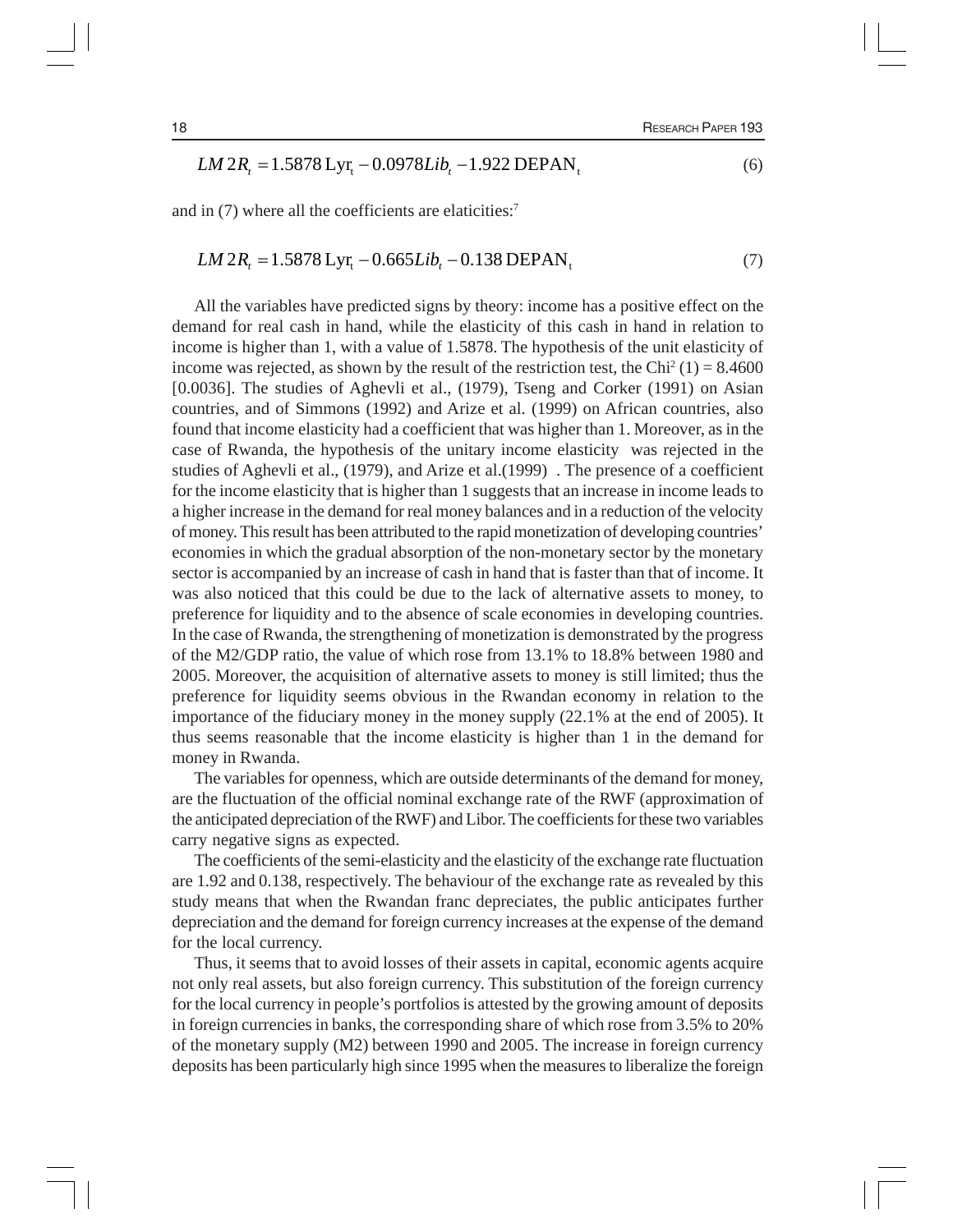exchange market were adopted. Moreover, this increase has happened at the expense of fixed-term deposits in Rwandan francs, which suggests that the holders of these deposits regard foreign currency, even when there is no return on it, as a better value reserve than the other financial assets offered by the banking system. With the longterm elasticity of the exchange rate fluctuation being -0.138, this would mean that a 10% increase in the exchange rate fluctuation will lead to a 1.38% reduction in cash in hand in Rwandan francs in favour of the acquisition of foreign currency.

The variation of *Lib* also has a negative effect on the demand for real cash in hand in Rwanda, as indicated by the values of the coefficients of the semi-elasticity and elasticity of the Libor, which are -0.098 and -0.665, respectively. The fact that these coefficients are negative suggests that the demand for money in Rwanda is sensitive to the return rate of the financial foreign assets, as represented by Libor. This would suggest that in the long run Rwandan economic do arbitrage between the local currency and foreign financial assets while making up their portfolio and that, as a result, part of their funds is deposited abroad. On the basis of the value of the long-term elasticity of the *Lib* variable, -0.665, it follows that a 10% increase in Libor would lead to a 6.65% fall in the demand for local currency in favour of the acquisition of foreign securities. To this effect, it would thus be conjectured that such flows of capital going out of the country in a lawful or fraudulent way could be the act of individuals who are anxious to protect their savings by depositing them in hard currency abroad. But it is also possible that foreign firms operating in Rwanda carry out such transactions by transferring part of their funds to foreign banks. This study is the first to establish empirically the significance of the return rate of foreign financial assets in the demand for money in Rwanda, as the other studies already mentioned used only the exchange rate to capture the influence of external determinants. For other African countries, Nachega (2001b) has also shown that the demand for money in Uganda was sensitive to changes of Libor, while Owoye and Onafowora (2007) have established that the demand for money in Nigeria was significantly influenced by the interest rate on the United States' Treasury bills.

Finally, the negative signs for the coefficients of the openness variables, the exchange rate and Libor in the demand for money in Rwanda could also be a reflection of the intense activity of the parallel exchange market where important transactions are carried out. The parallel market meets the demand for foreign currency that is not satisfied by the banking system for lawful operations and supplies the Rwandan economic operators with the foreign currency they need to cover their transactions on the neighbouring countries' markets or those of elsewhere (e.g., Dubai). But it is also possible that people acquire foreign currency on the parallel market in order to engage in illicit import or capital flight operations.

#### **The dynamic model**

The short-term model in Equation 8 provides information relating to the adjustments<br>that occur between the different variables to restore the long-term equilibrium in response to the short-term disturbances of the demand for money. It is a vector error correction model, the elements of which are primary difference values of the long-term model's variables and the error correction term  $(EMC_{t-1})$  whose role is to ensure that the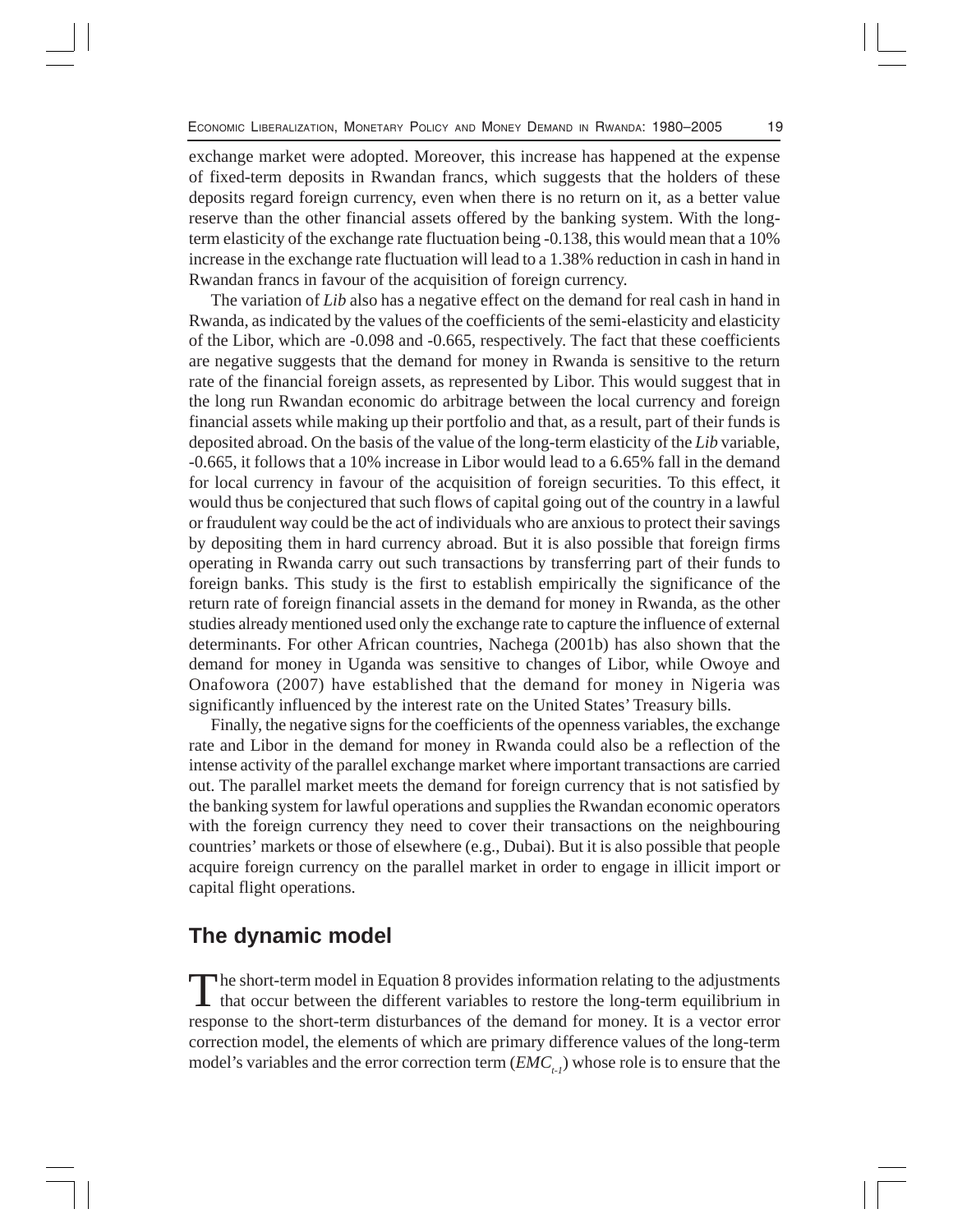short-term deviations in relation to the long-term relationship are corrected; it was constructed on the basis of the long-term model in Equation 6.

In the first instance, I estimated a general dynamic model consisting of the same number of delays as the long-term model. As the values of the variables are stationary, the model was estimated using the ordinary least squares method. From the results of the general dynamic model, I constructed a parsimonious model in which the nonsignificant elements of the general dynamic model were eliminated using the value of Student's t-statistic. This process of moving from the general to the specific brings about a simplification of the model that makes estimations more reliable and increases the power of the tests. It is this parsimonious version of the model, represented by Equation 8, that I opted for. Its results are analysed below:

$$
\Delta LM \, 2R = 0.404 - 0.259 \Delta LM \, 2R_{t-1} + 0.538 \Delta Lyr_t + 0.419 \Delta Lyr t_{-1} + 0.014 \Delta REF t_{-2} + 0.016 \Delta Lib_{t-5} + 0.088 DEPAN_{t-1} - 0.082 ECM_{t-1} + 0.024 Dummy2
$$
\n(8)

The quality of the model seems to be satisfactory, as indicated by the results of the different diagnostic tests presented in Table 3. The coefficients of all the variables of the model were individually significant and the F test clearly rejected the hypothesis that these coefficients jointly had a value equal to zero.

The coefficient of multiple determination  $(R^2)$  had a value of 0.72, which is reasonable with first difference estimations (Randa, 1999). Finally, none of the other diagnostic tests presented any particular problem concerning the properties of residues, either. The hypothesis of normality, absence of autocorrelation and heterosckedasticity were accepted, while the hypothesis of functional form misspecification was rejected.

In this model, the coefficient for income carries a positive sign, which conforms to the economic theory; that is, even in the short term, the growth of real income affects positively the demand for real money balances. The re-financing rate is significant, but its sign is positive, which is the opposite of the expected sign. This confirms the results of the long-term model in which this interest rate was non-significant and did not carry the expected sign.

The coefficients of the openness variables – the exchange rate and Libor – have positive signs. This means that when they fluctuate in an upward trend this has a positive effect on the short-term demand for money, contrary to the results of the long-term model in which these coefficients had negative signs. Some explanatory comments are in order here: One would have indeed expected negative signs for these coefficients marking the substitution of foreign currency and foreign financial assets for the local currency when this depreciates and when the return on foreign financial assets improves. This type of result, which is at first sight surprising, was obtained by, among others, Henstridge (1999) for Uganda, Fielding (1994) for Kenya and Adam (1999) for Zambia. According to Adam (1999), this could be explained by the fact that in the short term anticipating monetary depreciation causes people to accumulate cash in hand in the local currency, with a view to going to the parallel market to look for foreign currency. And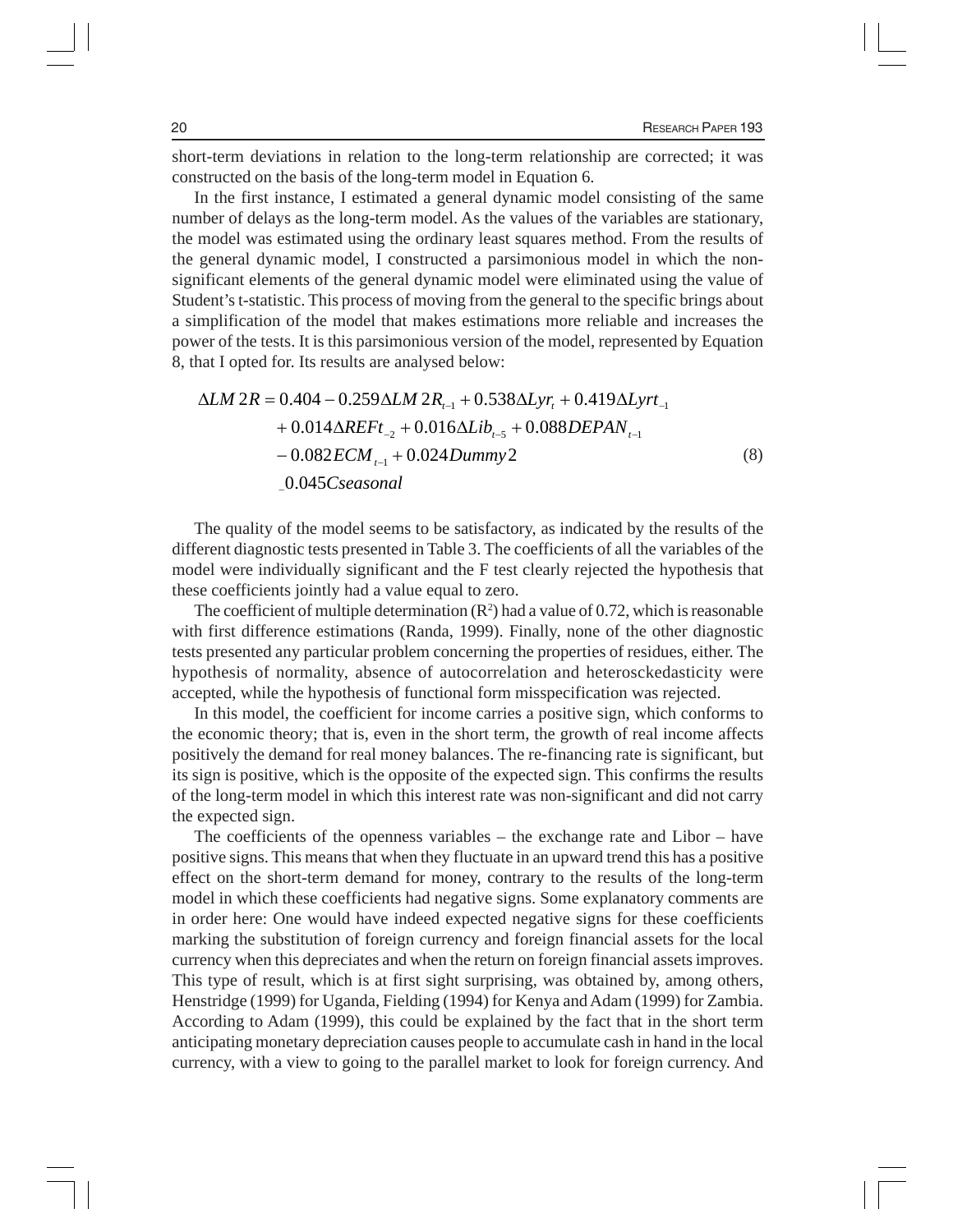ECONOMIC LIBERALIZATION, MONETARY POLICY AND MONEY DEMAND IN RWANDA: 1980–2005 21

this is done at the expense of the local assets, the return on which does not compensate for the devaluation effect. One could also think of the effect of real cash in hand pointed out by Arango and Nadiri (1981).

|                                                      | <b>Coefficient</b> | Std. error | t-value | Part, $R^2$ | Statistic L <sub>c</sub> |
|------------------------------------------------------|--------------------|------------|---------|-------------|--------------------------|
| $îLM2R_{.4}$                                         | $-0.258697$        | 0.07618    | 3.40    | 0.1159      | 0.0537                   |
| Constant                                             | 0.404534           | 0.05188    | 7.80    | 0.4086      | 0.0700                   |
| îLyr.                                                | 0.538756           | 0.08688    | 6.20    | 0.3041      | 0.0321                   |
| $îLyr_{t-1}$                                         | 0.419110           | 0.09192    | 4.56    | 0.1911      | 0.0156                   |
| $iREF_{t-2}$                                         | 0.0138234          | 0.005441   | 2.54    | 0.0683      | 0.1045                   |
| $\hat{\mathsf{ILib}}_{\mathsf{t}\text{-}\mathsf{5}}$ | 0.0161761          | 0.005428   | 2.98    | 0.0917      | 0.1649                   |
| $\hat{\mathsf{I}}$ DEPAN <sub>t-1</sub>              | 0.0876541          | 0.03060    | 2.86    | 0.0853      | 0.0195                   |
| $ECM$ <sub>t-1</sub>                                 | $-0.0825433$       | 0.01063    | $-7.76$ | 0.4064      | 0.0627                   |
| dummy2                                               | 0.240065           | 0.04072    | 5.90    | 0.2832      | 0.0088                   |
| CSeasonal                                            | $-0.0452773$       | 0.01051    | $-4.31$ | 0.1741      | 0.4651                   |

|  | Table 3: The short-term parsimonious model |  |
|--|--------------------------------------------|--|
|  |                                            |  |

|  |                                                                           | $= 0.723272$           |
|--|---------------------------------------------------------------------------|------------------------|
|  |                                                                           | $= 25.56 [0.000]^{**}$ |
|  |                                                                           | $= 2.18$               |
|  |                                                                           | $= 98$                 |
|  |                                                                           | $= 10$                 |
|  |                                                                           | $= 2.2776$ [0.0542]    |
|  |                                                                           | $= 0.62189 [0.6482]$   |
|  |                                                                           | $= 0.23878 [0.8875]$   |
|  |                                                                           | $= 0.47790 [0.9501]$   |
|  |                                                                           | $= 0.56744 [0.9684]$   |
|  |                                                                           | $= 0.64091 [0.4256]$   |
|  | F(5.83)<br>F(4.80)<br>: $Chi^2(2)$<br>: $F(16.71)$<br>F(46.41)<br>F(1.87) |                        |

The error correction term,  $ECM_{t-1}$ , was significant, and as required by the stability condition of the dynamic model, its sign was negative. This de facto confirms the existence of a cointegration relationship among the variables of the model. The value -0.082 of the coefficient of the error correction term means that 8.2% of the surplus of cash in hand observed at period *t-1* was eliminated at period *t*. Since this model was formulated on the basis of quarterly data, that would mean that the surplus, or the imbalance recorded during one quarter, will be corrected at the rate of 8.2% in the following quarter. The surplus of cash in hand will be eliminated by a restrictive monetary policy, by a reconstitution of economic agents' portfolios or by the price increase mechanism. This result indicates that the rate at which the cash in hand adjusts itself to its long-term level in the Rwandan economy following shocksis relatively slow. This is a reflection of the under-development of the financial market and the presence of high transaction costs in the economy. It thus transpires that in the current structure of the Rwandan economy, the equilibrium of the cash in hand is restored after a period of 12 quarters, that is an average period of three years, which is indicative of the persistence of the monetary disequilibrium in the economy. The coefficient of the cash-in-hand adjustment obtained here is comparable to that found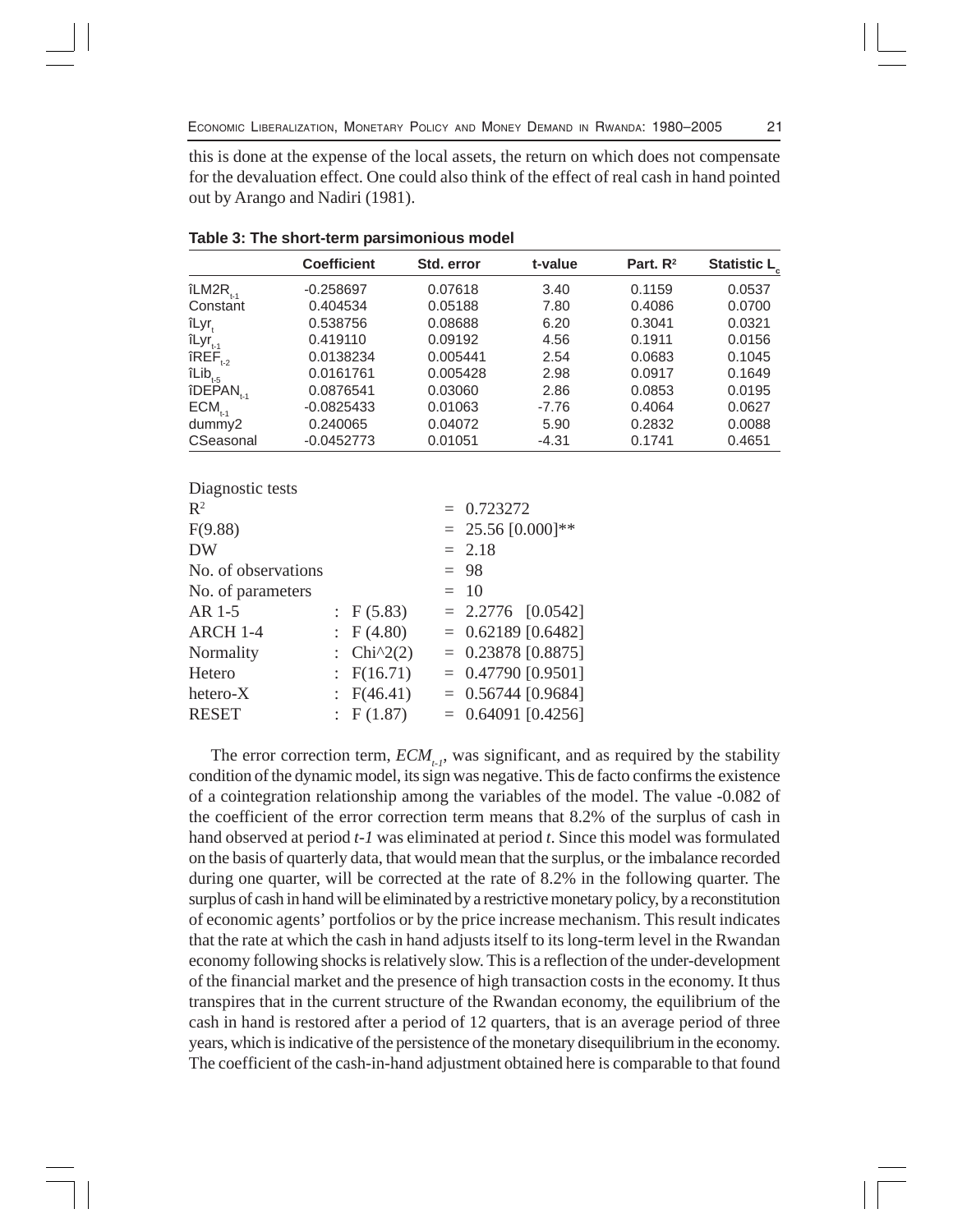in the studies already mentioned that focused on other African countries. For example, Arize's (1999) study on four African countries (Ghana, Morocco, South Africa and Tunisia) found a coefficient situated between -0.29 and -0.59; Simmons' (1992) research on five other African countries (Congo, Côte d'Ivoire, Morocco, Mauritius and Tunisia) found a coefficient varying between -0.22 and -0.56. Since the two authors used annual data, the coefficients they have reported suggest that the adjustment of real money balances in the countries they studied was achieved in an average period of two to three years in the case of Arize's study, and of two to four years in the case of Simmons' study.

#### **Stability tests**

The implementation of a monetary policy aimed at stabilizing prices and income  $\blacksquare$  through the control of a monetary aggregate rests in a crucial way on the assumption of stability of the relationship between the demand for money and its determining variables or the constancy of the parameters of the established model. The impact of money supply on real variables is indeed predictable only if the demand for money is stable, thus allowing the monetary authorities to intervene in an efficient way. But if this function is not stable because of various innovations due, for example, to institutional or technological changes, the effect of any intervention may be limited or even lead to unexpected consequences.

Considering the economic reforms carried out in Rwanda from the 1990s, in particular in the liberalization of the financial sector, it was necessary to check whether the structural stability of the money demand function in Rwanda could have been affected by those changes. To assess the stability of the short-run model, recursive estimation of Chow's (1960) structural break test was performed; the results of the estimates are represented by the graphs in Figure 3 and are based on the assumption of the constancy of the model's parameters.

It emerges from these results that no point from the Chow tests exceeds the 1% level of significance, thus indicating that the assumption of the constancy of the short-run model's parameters cannot be rejected for the period covered by this study.

Hansen's test (1992) was also used to test the stability of the short-run model. Unlike Chow's test, Hansen's test does not require prior knowledge of the structural break period. However, this test can only be applied to stationary variables, which is a condition satisfied by the model in Equation 8. Hansen's stability test produces two types of statistic: an individual test that assesses the stability of individual parameter of the model and a test that assesses the stability of the overall model. The null hypothesis of the stability of estimations will be rejected if the values of the individual tests and the overall test are higher than the critical values calculated by Hansen (1992, Table 1, p. 524) for the *L*<sub>c</sub> statistic. Applying Hansen's test to the dynamic model in Equation 8 revealed that the values of the variance ( $\sigma^2$  = 0.0910) and of the individual stability tests of the parameters were all lower than the critical value, with  $L_c = 0.47$  at the 5% significance level, as indicated by the test results in the last column of Table 3. The same applies to the overall test whose value is 1.4960 compared with the critical value,  $L<sub>c</sub> = 2.75$ . So, this test, after Chow's test, confirms the stability of the short run money demand model in Rwanda.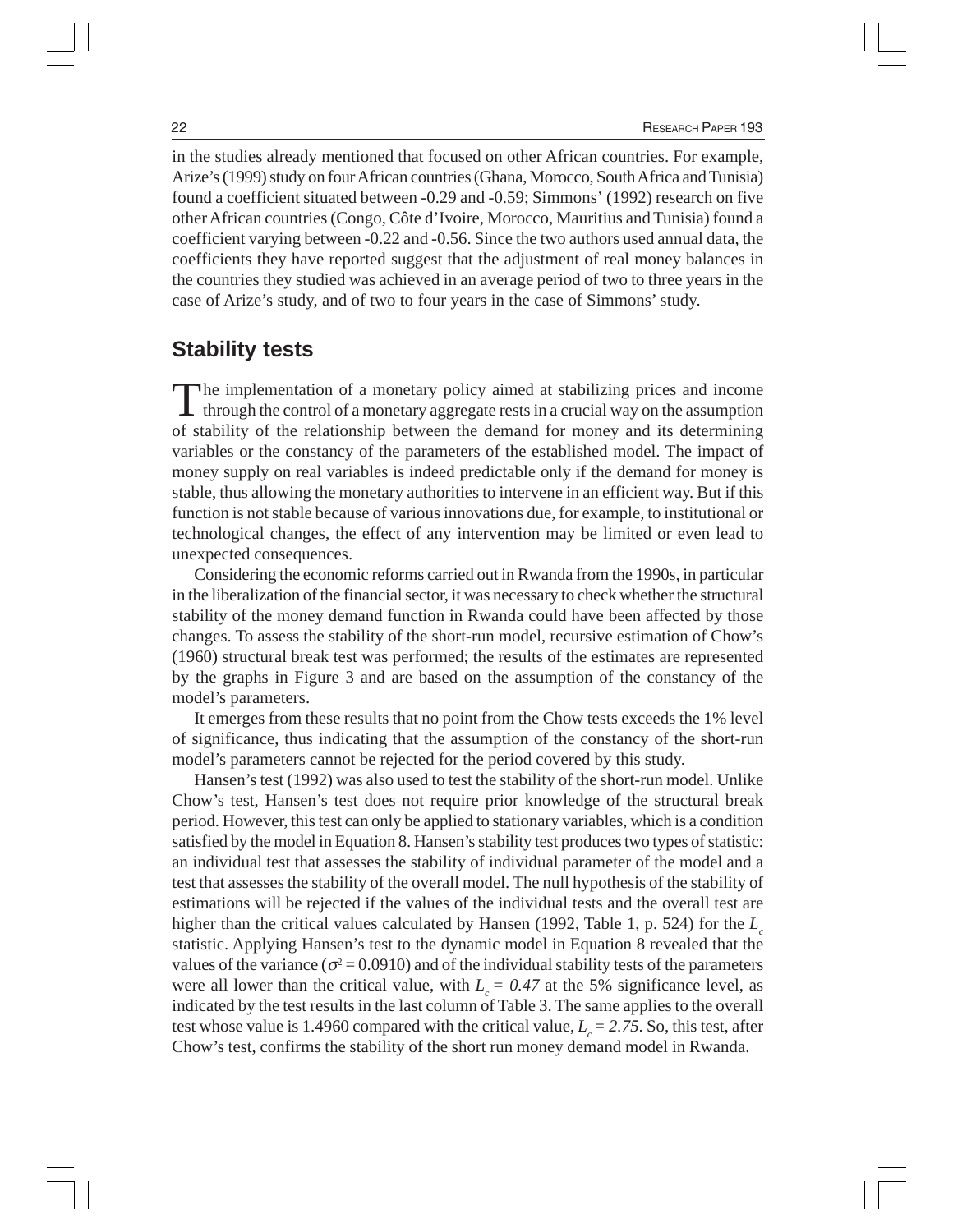

**Figure 3: Stability of the short-run model: Chow tests**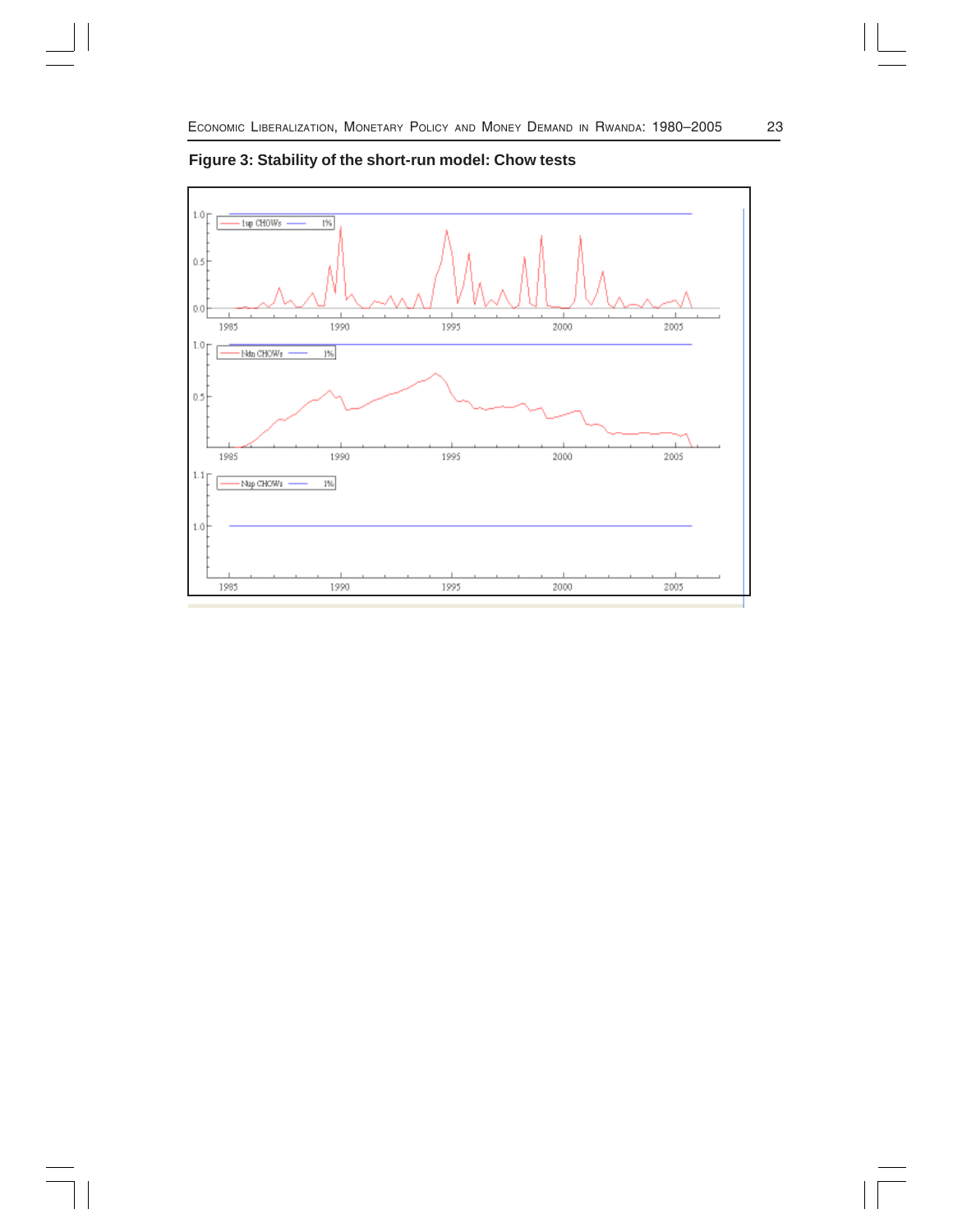### **6. Conclusion**

The aim of this study was to estimate the function of the demand for money in the short and long term in the Rwandan economy during the 1980–2005 period. Using the maximum likelihood method developed by Johansen (1988) and Johansen and Juselius (1990), the study established that there exists a stable function of demand for money in the long term in Rwanda. The dynamic model also established that there exist short-term stable relationships among the demand for money, income, the re-financing rate, Libor and the exchange rate fluctuation.

Several implications for monetary policy follow from the results of the study. The first of these is that the economic reforms carried out in Rwanda to liberalize the economy, particularly the financial sector, have not had a significant impact on the stability of the relationship between the demand for money and its determining variables. It follows from this that monetary targeting is an appropriate system in the Rwandan economy for the running of the monetary policy and economic stabilization.

The study also brought to light the sensitivity of the demand for money to openness variables, namely, the exchange rate and Libor. It has thus confirmed the existence of the phenomenon of substituting foreign currency for local, as well as the sensitivity of the demand for money to the return rate of foreign financial assets. The exchange rate fluctuation and Libor were found to significantly influence the holding of cash in hand by the public, which means that the behaviour of these variables must be taken into consideration while setting up and running monetary policy. In such a context, an intervention policy intended to stabilize the exchange rate and maintain positive real interest rates in order to curb the substitution of the local currency by the foreign would be appropriate.

The short-term model has shown that the rate of adjusting the cash in hand to its long-term level is relatively slow, which is an indication of the persistence of monetary disequilibrium in the economy. This is useful information for monetary authorities, because a permanent liquidity excess in the economy can be a major obstacle to the effectiveness of the monetary policy.

Another important result obtained in this study concerns the non-significant role of interest rates in the demand for money in Rwanda. This suggests that the refinancing rate and BNR's key interest rate have no effect on the composition of people's portfolios. This is not surprising, as interest rates have for a long time been controlled. However, specific studies should be conducted focusing on the period after the liberalization of interest rates and the introduction of the money market in order to verify whether the interest rate still has no effect on the demand for money.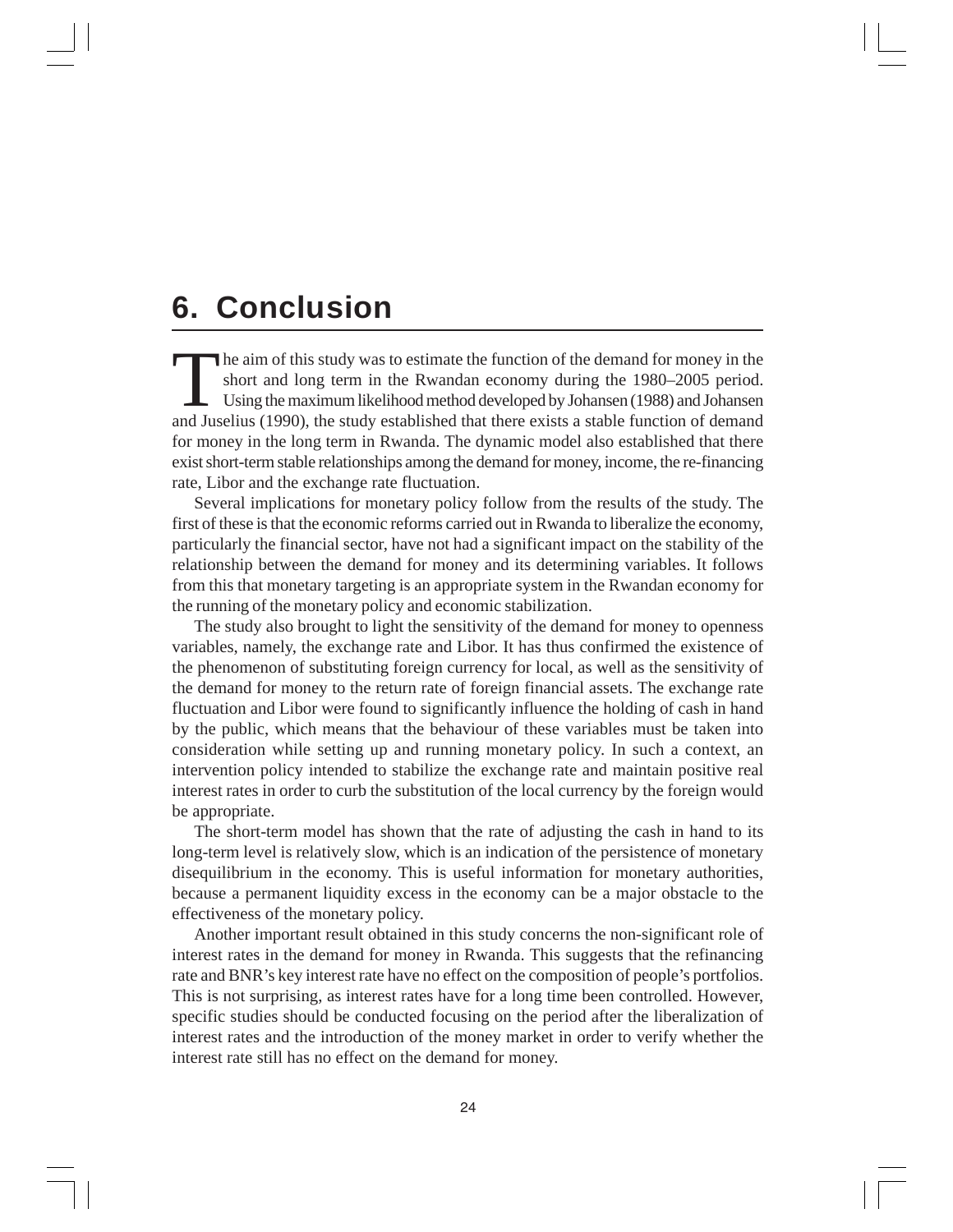ECONOMIC LIBERALIZATION, MONETARY POLICY AND MONEY DEMAND IN RWANDA: 1980-2005 25

In conclusion, I would like to say that the results of the study should be updated because, now that BNR has decided to review monetary aggregates by integrating other non-banking financial institutions, notably microfinance institutions, into the country's monetary situation, it will be necessary to assess the impact such a change could have on the models estimated here.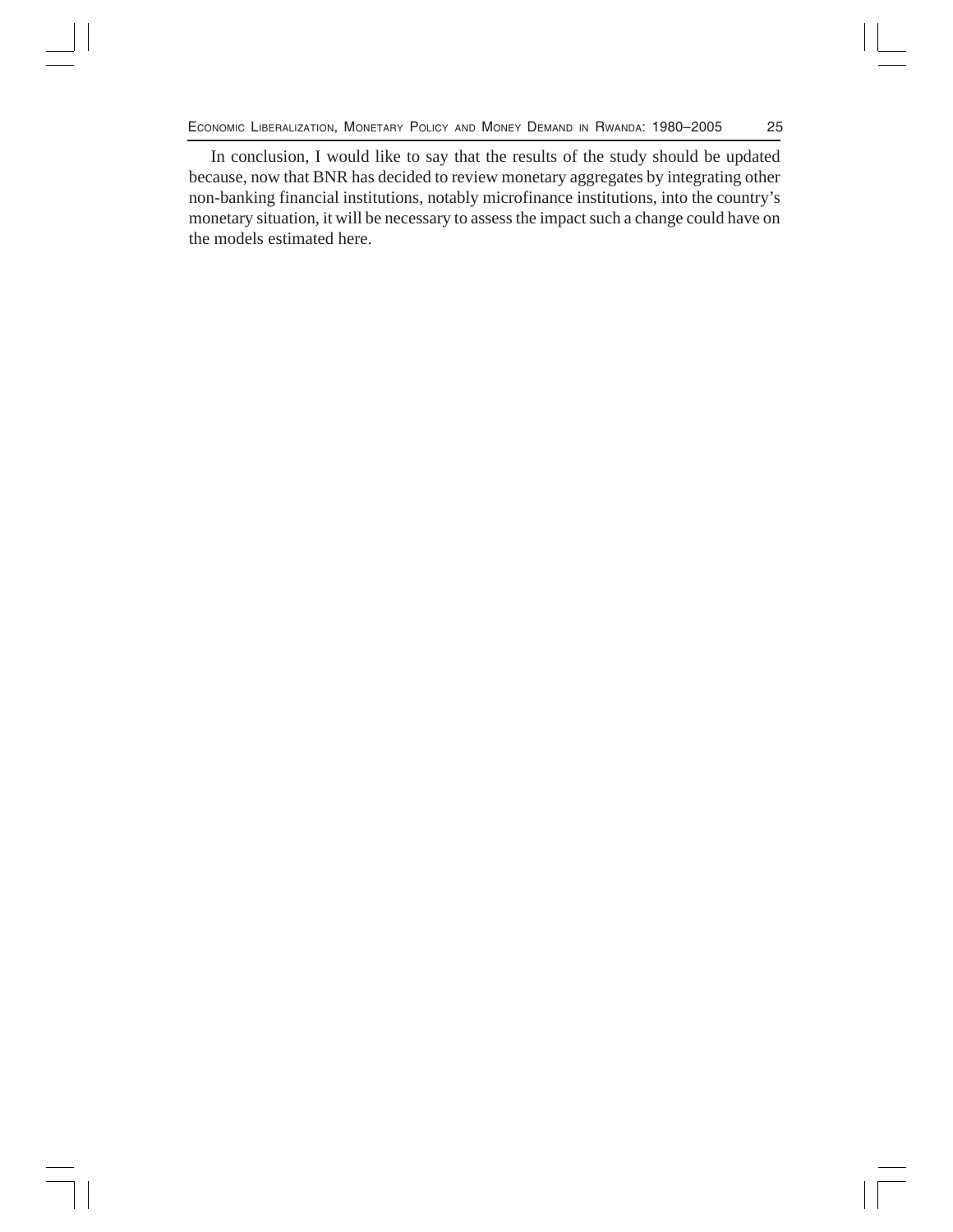### **Notes**

- 1. The usual sources of information on parallel exchange rates were consulted but the series of data for Rwanda was not complete for the period covered by the present study. These sources are the following: the work by Reinhart and Rogoff (2002); Cowitt, P. World Currency Yearbook (various issues).New York: International Currency Analysis Inc. At the National Bank of Rwanda, data on the parallel exchange rate have been recorded since 1997.
- 2. Hendry and Ericsson (1991) used a similar dummy variable to capture the effect of the introduction of "Competition, regulation of credit and fluctuating exchange rates" in Great Britain's economy in 1971–1975. And Adam's (1999) study on the demand for money in Zambia included in the specification of the model used a dummy variable intended to capture the possible effect of the change of system in the demand for money following the liberalization of the economy. Armour et al., (1996) also used a dummy variable of this type to integrate into their model on inflation the introduction and progressive dissemination of financial innovations in the Canadian economy since the 1980s.
- 3. The method proposed by Gandolfo (1981) uses the following formula to find the data for every quarter; the annual data are represented by the symbol  $y_i$ :

1st quarter:  $y_t^{(1)} = 0.0546875y_{t-1} + 0.234375y_t - 0.0390625y_{t+1}$ 2nd quarter:  $y_t^2 = 0.0078125 y_{t-1} + 0.265625 y_t - 0.0234375 y_{t+1}$ 3rd quarter:  $y_t^{(3)} = -0.0234375 y_{t-1} + 0.265625 y_t + 0.0078125_{t+1}$ 4th quarter:  $y_t^{(4)} = -0.0390625 y_{t-1} + 0.234375 y_t + 0.0546875 y_{t+1}$ where  $y_t$  is the value for the current period  $y_{t}$  is the lagged value for one period  $y_{t+1}$  is the value of one period ahead

Using Monte Carlo simulation technique, Smith (1998) examined the effects of linear interpolation on the results of Johansen's (1988) approach to cointegration: he concluded that the method did not introduce any bias into estimations of cointegration vectors even with series covering relatively short periods.

- 4. It can be noted for this effect that in none of the studies mentioned on money demand in Rwanda, inflation was used as a determining variable.
- 5. It must be stressed, though, that when there are only two variables, the combination of the variables  $I(1)$  and  $I(0)$  will be excluded.
- 6. All the estimations were done using the econometrics software PcGive 11 developed by Doornik and Hendry (2006).
- 7. In order to have coefficients representing the elasticities of the variables *Lib* and *DEPAN*, the values of the semi-elasticities were multiplied by the mean of the two variables.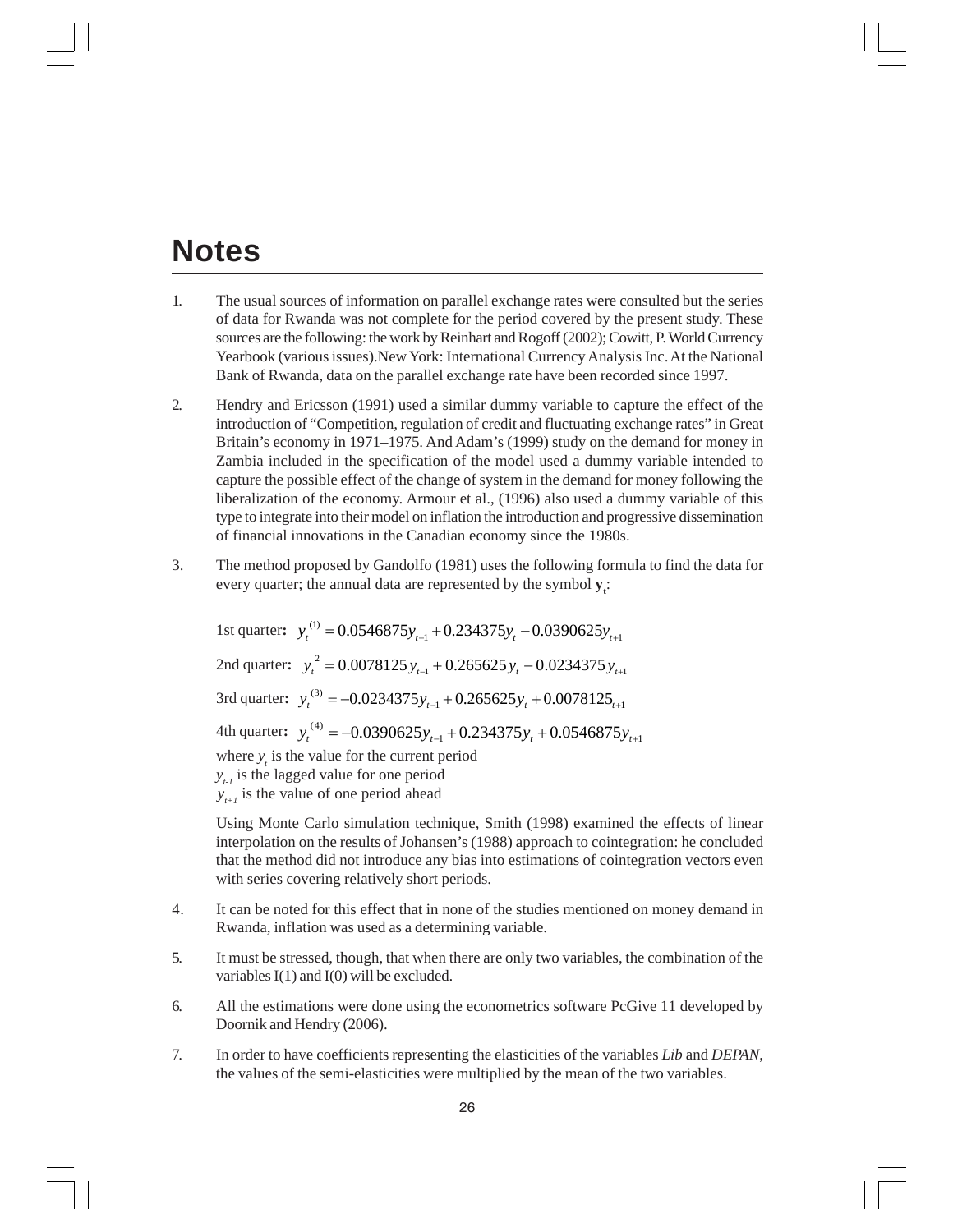### **References**

- Adam, C. 1992. "On the dynamic specification of money demand in Kenya". *Journal of African Economies*, 1: 233–70.
- Adam, C. 1999. "Financial liberalisation and currency demand in Zambia". *Journal of African Economies*, 8: 268–306.
- Adenkule, J.O. 1968. "The demand for money: Evidence from developed and less developed countries". *IMF Staff Papers*, 15: 220–66.
- Aghevli, B.B. and M.S. Khan. 1978. "Government deficit and the inflation process in developing countries". *IMF Staff Papers*, 25: 383–416.
- Aghevli, B.B., M.S. Khan, P.R. Narvekar, and B.K. Short .1979. "Monetary policy in selected Asian countries". *IMF Staff Papers,* 26: 775–824.
- Arango, S. and M.I. Nadiri. 1981. "Demand for money in open economy". *Journal of Monetary Economics,* 7: 69–83.
- Arize, A.C., J.Malindretos and S. Shwiff .1999. "Structural breaks, cointegration and speed of adjustment .Evidence from 12 LDCs money demand". *International Review of Economics and Finance*, 8: 399–420.
- Armour, J., J. Atta-Mensah and S. Hendry. 1996. "A distant early warning model of inflation on M1 disequilibria". *Working Paper* 96-5, Banque du Canada.
- Bahmani-Oskooee, M. and M.Pourheydarian. 1990. "Exchange rate sensitivity of demand for money and effectiveness of fiscal and monetary policies". *Applied Economics*, 22: 917–25.
- Bahmani-Oskooee, M. and A. Tanku. 2006. "Black market exchange rate, currency substitution and the demand for money in LDCs". *Economic Systems*, 30: 249–63.
- Baumol, W.J. 1952. "The transactions demand for cash: an inventory theoretic approach". *The Quarterly Journal of Economics*, 66: 545–56.
- Cheng, B.S. and T.W. Lai. 1997. "Government expenditures and economic growth in South Korea: A VAR approach". *Journal of Economic Development*, 22:11–24.
- Chow, G.C. 1960. "Tests of equality between sets of coefficients in two linear regressions". *Econometrica*, 28: 599–605.
- Cowitt, P. World Currency Yearbook (various issues). New York: International Currency Analysis Inc.
- Crockett, D.A. and O.J. Evans. 1980. "Demand for money in Middle Eastern countries". *IMF Staff Papers,* 27: 543–77.
- Dickey, D. and W. Fuller 1981. "Likelihood ratio statistics for autoregressive time series with unit root". *Econometrica*, 49: 1057–72.
- Domowitz, I and I. Elbadawi. 1987. "An error correction approach to money demand The case of Sudan". *Journal of Development Economics*, 26: 257–75.
- Doornik, J.A. and Hendry, D.F. 2006. *Empirical econometric modelling*. PcGive 11. Timberlake Consultants Press, London.
- Engle, R.F. and C.W.J.Granger. 1987. "Cointegration and error-correction: Representation, estimation and testing". *Econometrica*, 55: 251–76.
- Ericsson, Neil R.1998. "Empirical modelling of money demand". *Empirical Economics*, 23: 295– 315.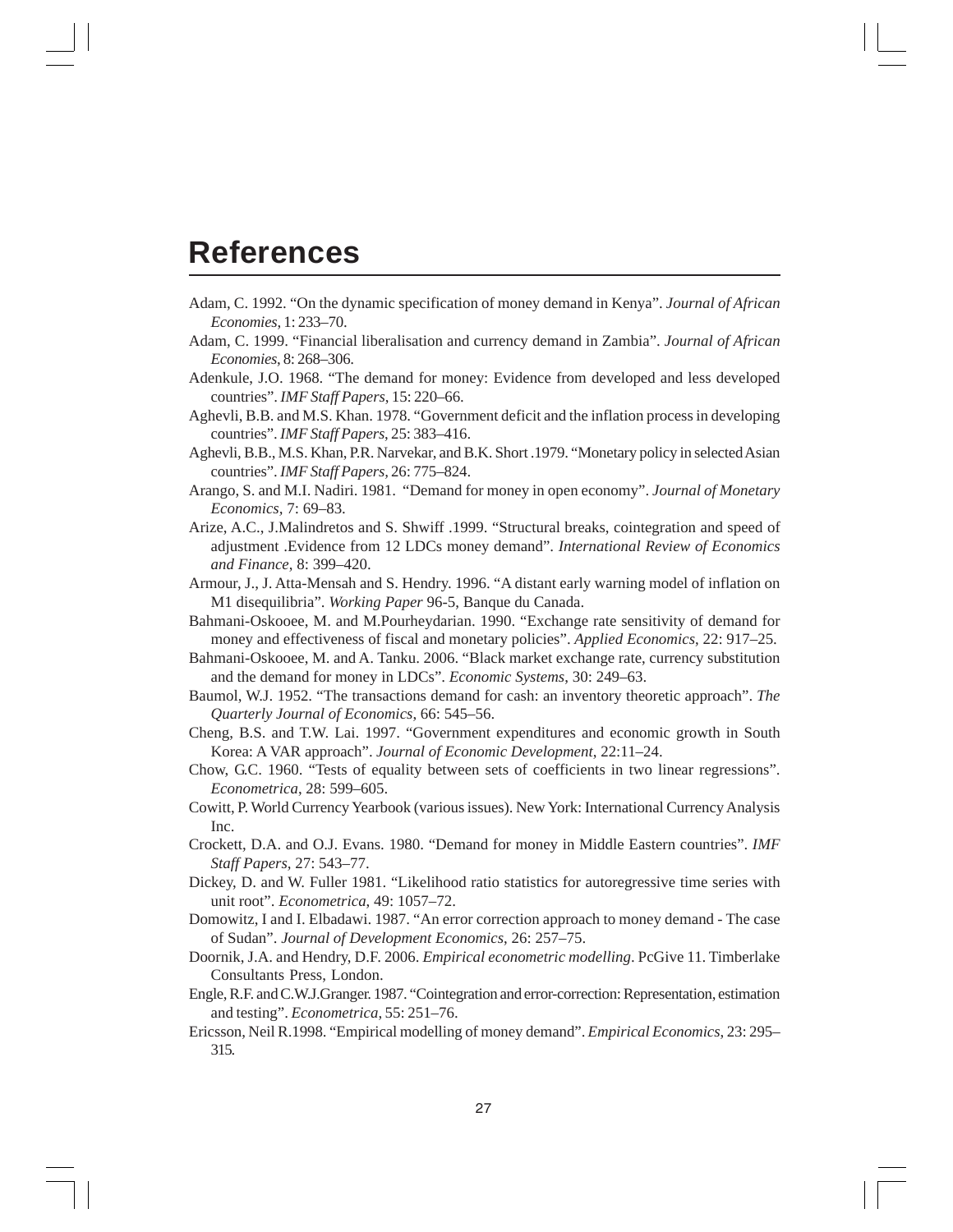- Ericsson, N.R .and S. Sharma. 1996. Broad money demand and financial liberalisation in Greece". IMF Working Paper 96/62, International Monetary Fund, Washington, D.C.
- Fielding, D. 1994. "Money demand in four African countries". *Journal of Economic Studies*, 21(2): 3–37.
- Friedman, M. 1956. "The quantity theory of money-A restatement". In M. Friedman, ed., *Studies in Quantity Theory of Money.* Chicago: University of Chicago Press.
- Friedman , M. 1969. The Optimum Quantity of Money and Other Essays. Chicago: Aldine.
- Gandolfo, G. 1981. *Quantitative Analysis and Econometric Estimation of Continuous Time Dynamic Models.* Amsterdam: North Holland Publishing Company.
- Gonzalo, J. 1994. "Five alternative methods of estimating long run equilibrium relationships". *Journal of Econometrics*, 60: 203–33.
- Granger, C.W.J. 1986. "Developments in the study of cointegrated economic variables". *Oxford Bulletin of Economics and Statistics,* 48: 213–28.
- Hafer, R.W. and D.W, Jansen. 1991. "The demand for money in the United States: Evidence from cointegration tests". *Journal of Credit, Money and Banking*, 3: 155–68.
- Hansen, B.E. 1992. "Testing parameter instability in linear models". *Journal of Policy Modeling*, 14(4): 517–33.
- Harris, R.I.D. 1995. *Using Cointegration Analysis in Econometric Modelling.* London: Prentice Hall Harvester-Wheatsheaf.
- Hauner, D. and G. Di Bella. 2005. "How useful is monetary econometrics in low-income-countries? The case of money demand and the multipliers in Rwanda". IMF Working Paper No. 05/178, International Monetary Fund, Washington, D.C.
- Hendry, D.F. 1986. "Economic modelling with cointegrated variables: An overview". *Oxford Bulletin of Economics and Statistics*, 48: 201–12.
- Hendry, D.F and N.R. Ericsson. 1991. "An econometric analysis of U.K. money demand" in 'Monetary trends in the United States and the United Kingdom' by Milton Friedman and Anna J. Schwartz, *American Economic Review*, 81: 8–38.
- Henstridge, N.M. 1999. "Demonetisation, inflation and coffee: the demand for money in Uganda". *Journal of African Economies*, 8: 345–85.
- Jenkins, C. 1999. "Money demand and stabilisation in Zimbabwe". *Journal of African Economies*, 8: 386–419.
- Johansen, S. 1988. "Statistical analysis of cointegration vectors". *Journal of Economic Dynamics and Control*, 12: 231–54.
- Johansen, S. and K. Juselius. 1990. "Maximum likelihood estimation and inference on cointegration –with applications to the demand for money". *Oxford Bulletin of Economics and Statistics,* 52: 169–210.
- Khan, M.S. 1980. "Monetary shocks and the dynamics of inflation". *IMF Staff Papers*, 27: 250–84.
- Kigabo, R. 2001. "Estimation d'une fonction de demande de monnaie: le cas du Rwanda" *Revue Scientifique de l'Université Libre de Kigali*, 1: 7–26.
- Laidler, David E.W. 1993. *The Demand for Money: Theories, Evidence and Problems*, 4<sup>th</sup> Edition, New York: HarperCollins College Publishers.
- Laumas, G.S. and P.S. Laumas, 1976. "The permanent income hypothesis in an underdeveloped economy". *Journal of Development Economics*, 3: 289–97.
- Nachega, J.C. 2000. "Modeling broad money in Rwanda", in Appendix III in Rwanda: Recent Economic Developments, International Monetary Fund, Staff Country Report Number 4, 106–17, International Monetary Fund, Washington, D.C.
- Nachega, J.C. 2001a. "A cointegration analysis of broad money demand in Cameroon". IMF Working Paper No. 2001/26, International Monetary Fund, Washington, D.C.
- Nachega, J.C. 2001b. "Financial liberalization, money demand, and inflation in Uganda". IMF Working Paper No. 2001/118, International Monetary Fund, Washington, D.C.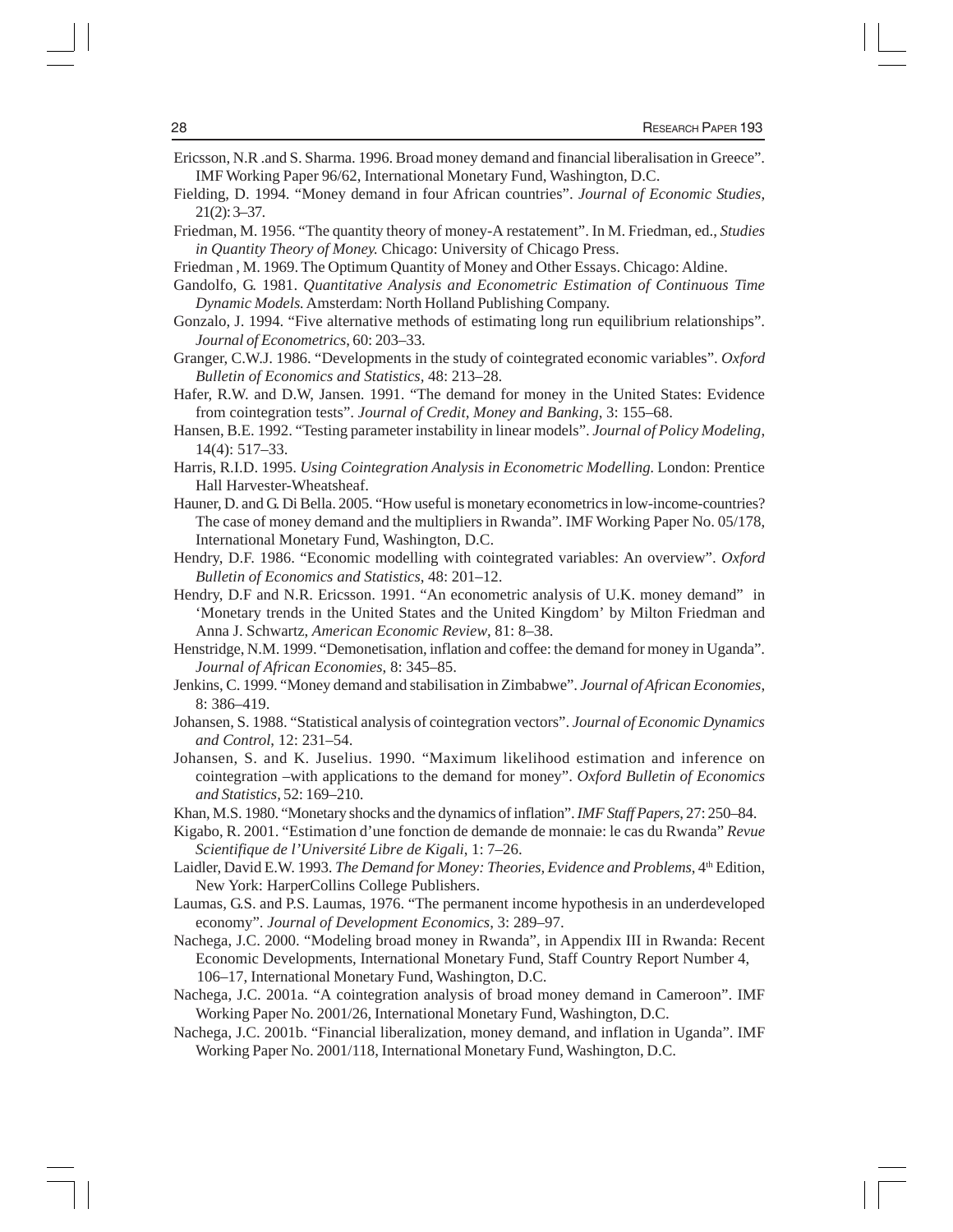- Owoye, O. and O.A. Onafowora. 2007. "M2 targeting, money demand, and real GDP growth in Nigeria: Do rules apply?" *Journal of Business and Public Affairs*, 1: 1–20.
- Phillips, P.C.B. and P.Perron. 1988. "Testing for a unit root in time series regression". *Biometrika*, 75: 335–46.
- Randa, J.1999. "Economic reform and the stability of the demand for money in Tanzania". *Journal of African Economies*, 8: 307–44.
- Reinhart, C.M. and K. Rogoff. 2002. "The Modern History of Exchange Rate Arrangements: A Reinterpretation. Princeton: Princeton University Press.
- Rother, P.C. 1999. "Money demand in the West African Economic and Monetary Union-The Problems of Aggregation". *Journal of African Economies*, 8: 422–47.
- Serletis, A. and M. King. 1997. "Common trends and convergence in European stock markets". *The Manchester School of Economics and Social Studies*, 65: 44–57.
- Simmons, R. 1992. "An error-correction approach to demand for money in five African developing countries". *Journal of Economic Studies*, 19: 29–47.
- Smith, S. 1998. "Cointegration tests when data are linearly interpolated". Unpublished paper. State University of New York at Albany.
- Sriram, S.S. 1999. "Survey of literature on demand for money: Theoretical and empirical work with special reference to error-correction models". IMF Working Paper No. 99/64, International Monetary Fund, Washington, D.C.
- Tobin, J. 1956. "The interest elasticity of transactions demand for cash". *Review of Economics and Statistics,* 38: 241–47.
- Tobin, J. 1958. "Liquidity preference as behaviour towards risks". *The Review of Economic Studies*, 25: 65–86.
- Tseng, W. and R. Corker. 1991. *Financial Liberalization, Money Demand, and Monetary Policy in Asian Countries.* IMF Occasional Paper No. 84. International Monetary Fund, Washington, D.C.